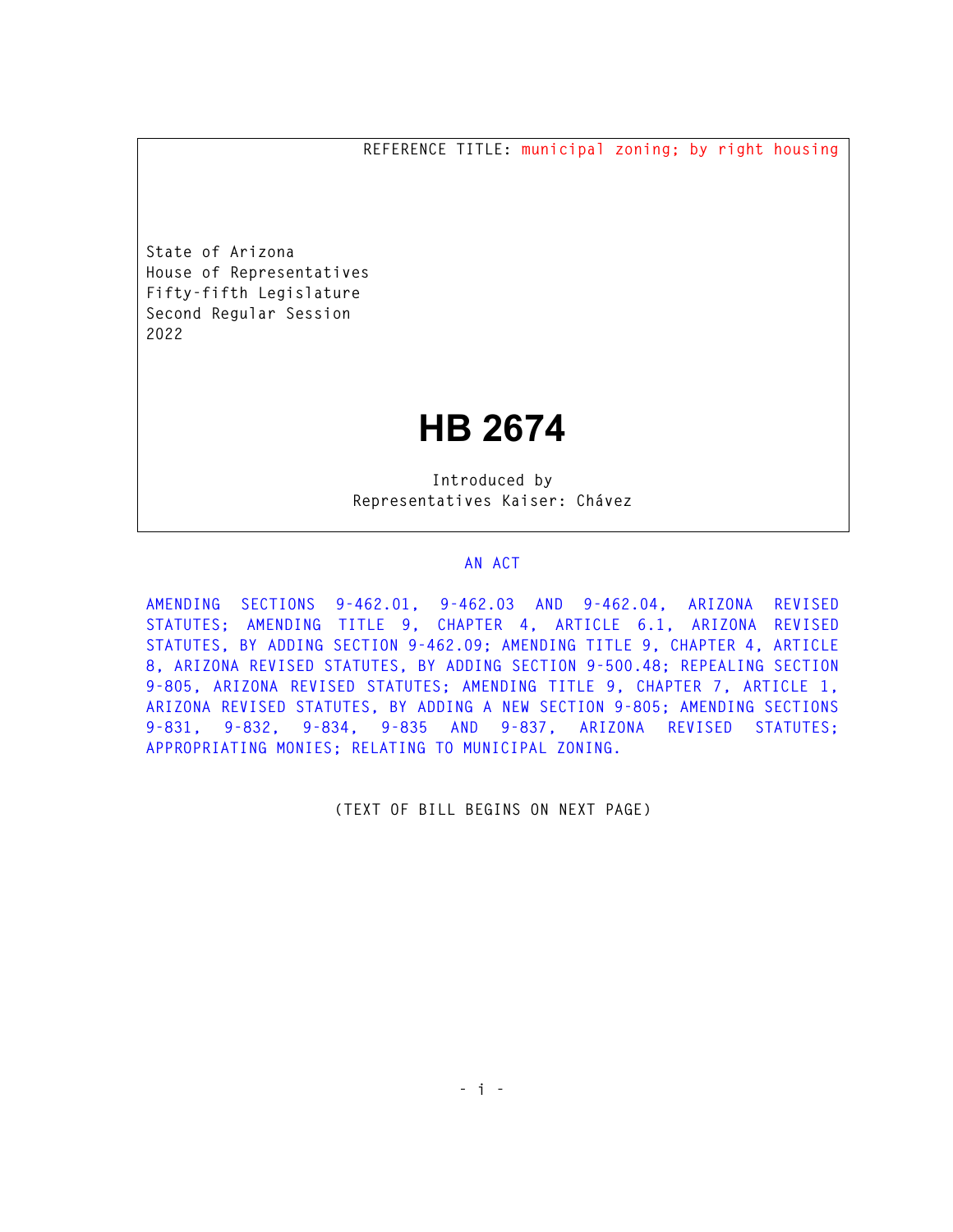**1 Be it enacted by the Legislature of the State of Arizona: 2 Section 1. Section 9-462.01, Arizona Revised Statutes, is amended 3 to read: 4 9-462.01. Zoning regulations; public hearing; definitions 5 A. Pursuant to this article, the legislative body of any 6 municipality by ordinance, in order to conserve and promote the public 7 health, safety and general welfare, may: 8 1. Regulate the use of buildings, structures and land as between 9 agriculture, residence, industry, business and other purposes. 10 2. Regulate signs and billboards. 11 3. Regulate the location, height, bulk, number of stories and size 12 of buildings and structures, the size and use of lots, yards, courts and 13 other open spaces, the percentage of a lot that may be occupied by a 14 building or structure OTHER THAN A SINGLE-FAMILY DWELLING, access to 15 incident solar energy and the intensity of land use. 16 4. Establish requirements for off-street parking and loading. 17 5. Establish and maintain building setback lines. MINIMUM SIDE 18 YARD SETBACKS FOR LOTS WITH SINGLE-FAMILY DWELLINGS MAY NOT EXCEED FIVE 19 FEET. 20 6. Create civic districts around civic centers, public parks, 21 public buildings or public grounds and establish regulations for the civic 22 districts. 23 7. Require as a condition of rezoning public dedication of 24 rights-of-way as streets, alleys, public ways, drainage and public 25 utilities as are reasonably required by or related to the effect of the 26 rezoning. 27 8. Establish floodplain zoning districts and regulations to protect 28 life and property from the hazards of periodic inundation. Regulations 29 may include variable lot sizes, special grading or drainage requirements, 30 or other requirements deemed necessary for the public health, safety or 31 general welfare. 32 9. Establish special zoning districts or regulations for certain 33 lands characterized by adverse topography, adverse soils, subsidence of 34 the earth, high water table, lack of water or other natural or man-made 35 hazards to life or property. Regulations may include variable lot sizes, 36 special grading or drainage requirements, or other requirements deemed 37 necessary for the public health, safety or general welfare. 38 10. Establish districts of historical significance provided that: 39 (a) The ordinances may require that special permission be obtained 40 for any development within the district if the legislative body has 41 adopted a plan for the preservation of districts of historical 42 significance that meets the requirements of subdivision (b) of this 43 paragraph, and the criteria contained in the ordinance are consistent with 44 the objectives set forth in the plan.**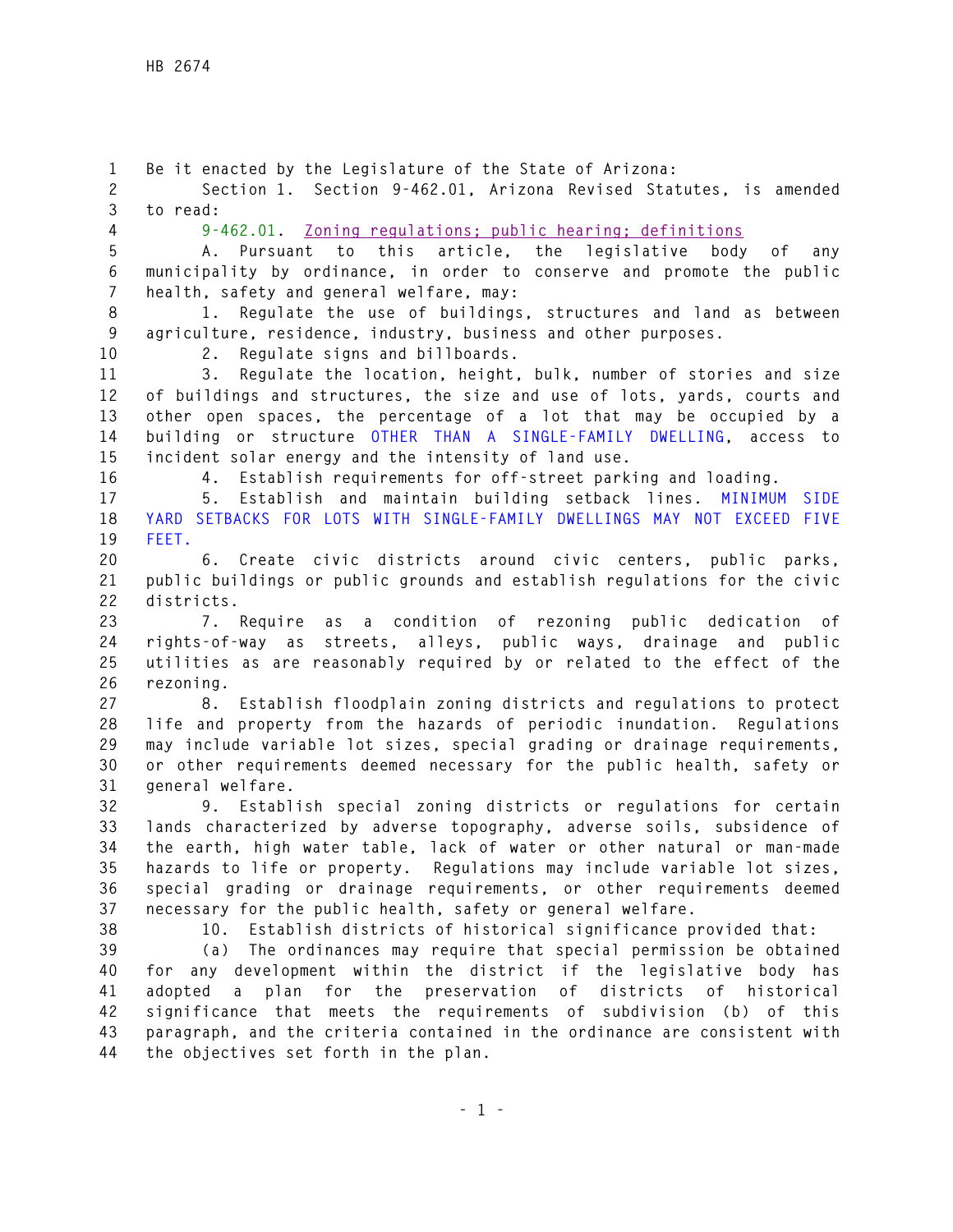**1 (b) A plan for the preservation of districts of historical 2 significance shall identify districts of special historical significance, 3 state the objectives to be sought concerning the development or 4 preservation of sites, area and structures within the district, and 5 formulate a program for public action, including providing public 6 facilities and regulating private development and demolition necessary to 7 realize these objectives.** 

**8 (c) The ordinance establishing districts of historical significance 9 shall set forth standards necessary to preserve the historical character 10 of the area so designated.** 

**11 (d) The ordinances may designate or authorize any committee, 12 commission, department or person to designate structures or sites of 13 special historical significance in accordance with criteria contained in 14 the ordinance, and no designation shall be made except after a public 15 hearing on notice of the owners of record of the property designated of 16 special historical significance. The ordinances may require that special 17 permission be obtained for any development respecting the structures or 18 sites.** 

**19 11. Establish age-specific community zoning districts in which 20 residency is restricted to a head of a household or spouse who must be of 21 a specific age or older and in which minors are prohibited from living in 22 the home. Age-specific community zoning districts shall not be overlaid 23 over property without the permission of all owners of property included as 24 part of the district unless all of the property in the district has been 25 developed, advertised and sold or rented under specific age restrictions. 26 The establishment of age-specific community zoning districts is subject to 27 all of the public notice requirements and other procedures prescribed by 28 this article.** 

**29 12. Establish procedures, methods and standards for the transfer of 30 development rights within its jurisdiction. Any proposed transfer of 31 development rights from the sending property or to the receiving property 32 shall be subject to the notice and hearing requirements of section 33 9-462.04 and shall be subject to the approval and consent of the property 34 owners of both the sending and receiving property. Before any transfer of 35 development rights, a municipality shall adopt an ordinance providing for:** 

**36 (a) The issuance and recordation of the instruments necessary to 37 sever development rights from the sending property and to affix 38 development rights to the receiving property. These instruments shall be 39 executed by the affected property owners and lienholders.** 

**40 (b) The preservation of the character of the sending property and 41 assurance that the prohibitions against the use and development of the 42 sending property shall bind the landowner and every successor in interest 43 to the landowner.**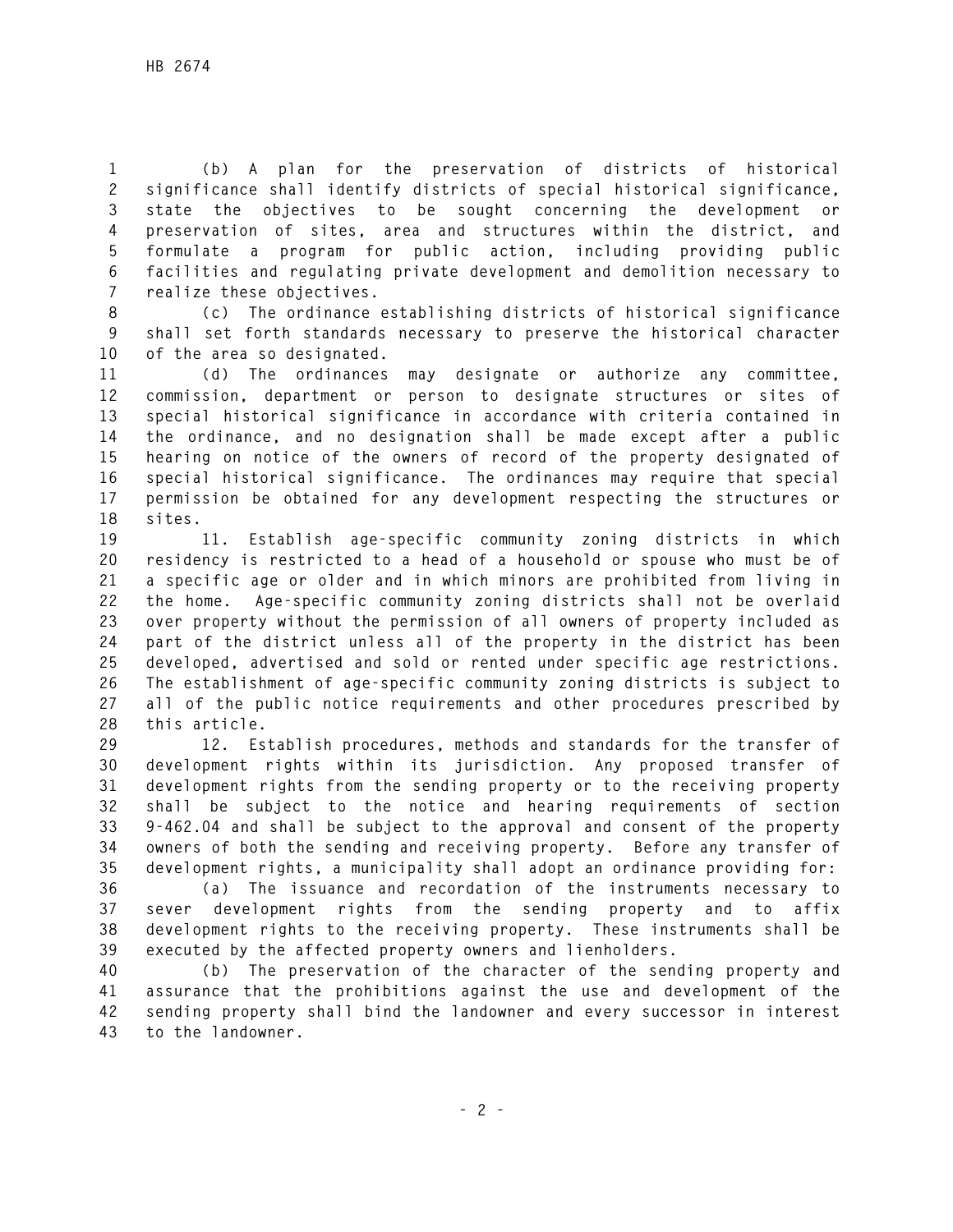**1 (c) The severance of transferable development rights from the 2 sending property and the delayed transfer of development rights to a 3 receiving property.** 

**4 (d) The purchase, sale, exchange or other conveyance of 5 transferable development rights before the rights being affixed to a 6 receiving property.** 

**7 (e) A system for monitoring the severance, ownership, assignment 8 and transfer of transferable development rights.** 

**9 (f) The right of a municipality to purchase development rights and 10 to hold them for resale.** 

**11 (g) The right of a municipality at its discretion to enter into an 12 intergovernmental agreement with another municipality or a county for the 13 transfer of development rights between jurisdictions. The transfer shall 14 comply with this paragraph, except that if the sending property is located 15 in an unincorporated area of a county, the approval of the development 16 rights to be sent to a municipality shall comply with section 11-817.** 

**17 B. For the purposes of subsection A of this section, the 18 legislative body may divide a municipality, or portion of a municipality, 19 into zones of the number, shape and area it deems best suited to carry out 20 the purpose of this article and articles 6, 6.2 and 6.3 of this chapter.** 

**21 C. All zoning regulations shall be uniform for each class or kind 22 of building or use of land throughout each zone, but the regulations in 23 one type of zone may differ from those in other types of zones as follows:** 

**24 1. Within individual zones, there may be uses permitted on a 25 conditional basis under which additional requirements must be met, 26 including requiring site plan review and approval by the planning agency. 27 The conditional uses are generally characterized by any of the following:** 

**28 (a) Infrequency of use.** 

**29 (b) High degree of traffic generation.** 

**30 (c) Requirement of large land area.** 

**31 2. Within residential zones, the regulations may permit ALLOW 32 modifications to minimum yard lot area and height requirements.** 

**33 D. To carry out the purposes of this article and articles 6 and 6.2 34 of this chapter, the legislative body may adopt overlay zoning districts 35 and regulations applicable to particular buildings, structures and land 36 within individual zones. For the purposes of this subsection, "overlay 37 zoning district" means a special zoning district that includes regulations 38 that modify regulations in another zoning district with which the overlay 39 zoning district is combined. Overlay zoning districts and regulations 40 shall be adopted pursuant to section 9-462.04.** 

**41 E. The legislative body may approve a change of zone conditioned on 42 a schedule for development of the specific use or uses for which rezoning 43 is requested. If, at the expiration of this period, the property has not 44 been improved for the use for which it was conditionally approved, the 45 legislative body, after notification by certified mail to the owner and**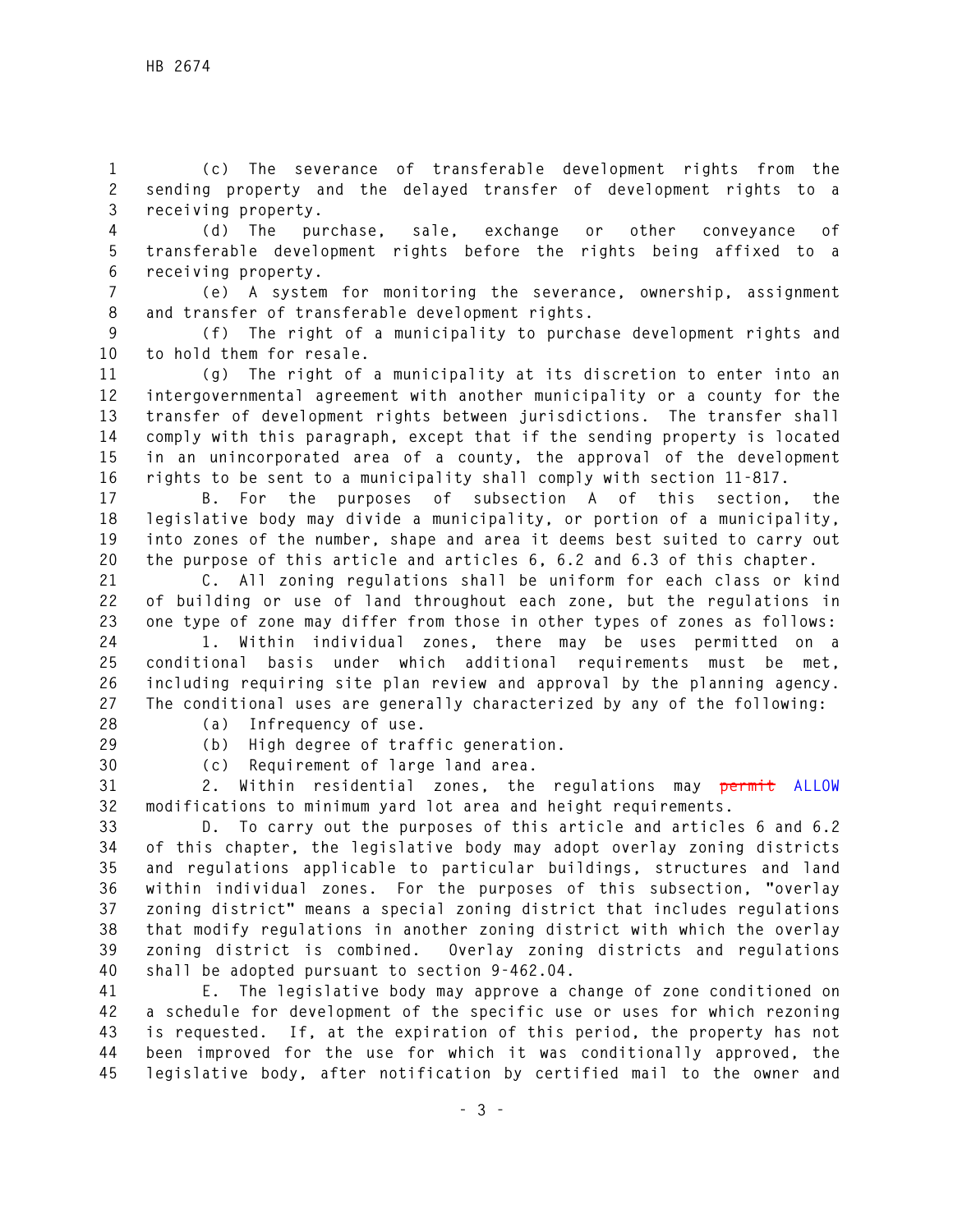**1 applicant who requested the rezoning, shall schedule a public hearing to 2 take administrative action to extend, remove or determine compliance with 3 the schedule for development or take legislative action to cause the 4 property to revert to its former zoning classification.** 

**5 F. All zoning and rezoning ordinances or regulations adopted under 6 this article shall be consistent with and conform to the adopted general 7 plan of the municipality, if any, as adopted under article 6 of this 8 chapter. In the case of uncertainty in construing or applying the 9 conformity of any part of a proposed rezoning ordinance to the adopted 10 general plan of the municipality, the ordinance shall be construed in a 11 manner that will further the implementation of, and not be contrary to, 12 the goals, policies and applicable elements of the general plan. A 13 rezoning ordinance conforms with the land use element of the general plan 14 if it proposes land uses, densities or intensities within the range of 15 identified uses, densities and intensities of the land use element of the 16 general plan.** 

**17 G. A regulation or ordinance under this section may not prevent or 18 restrict agricultural composting on farmland that is five or more 19 contiguous acres and that meets the requirements of this subsection. An 20 agricultural composting operation shall notify in writing the legislative 21 body of the municipality and the nearest fire department of the location 22 of the composting operation. If the nearest fire department is located in 23 a different municipality from the agricultural composting operation, the 24 agricultural composting operation shall also notify in writing the fire 25 department of the municipality in which the operation is located. 26 Agricultural composting is subject to sections 3-112 and 49-141. 27 Agricultural composting may not be conducted within one thousand three 28 hundred twenty feet of an existing residential use, unless the operations 29 are conducted on farmland or land leased in association with farmland. 30 Any disposal of manure shall comply with section 49-247. For the purposes 31 of this subsection:** 

**32 1. "Agricultural composting" means the controlled biological 33 decomposition of organic solid waste under in-vessel anaerobic or aerobic 34 conditions where all or part of the materials are generated on the 35 farmland or will be used on the farmland associated with the agricultural 36 composting operation.** 

**37 2. "Farmland" has the same meaning prescribed in section 3-111 and 38 is subject to regulation under section 49-247.** 

**39 H. A municipality may not adopt a land use regulation or impose any 40 condition for issuance of ISSUING a building or use permit or other 41 approval that violates section 9-461.16.** 

**42 I. In accordance with article II, sections 1 and 2, Constitution of 43 Arizona, the legislative body of a municipality shall consider the 44 individual property rights and personal liberties of the residents of the 45 municipality before adopting any zoning ordinance.**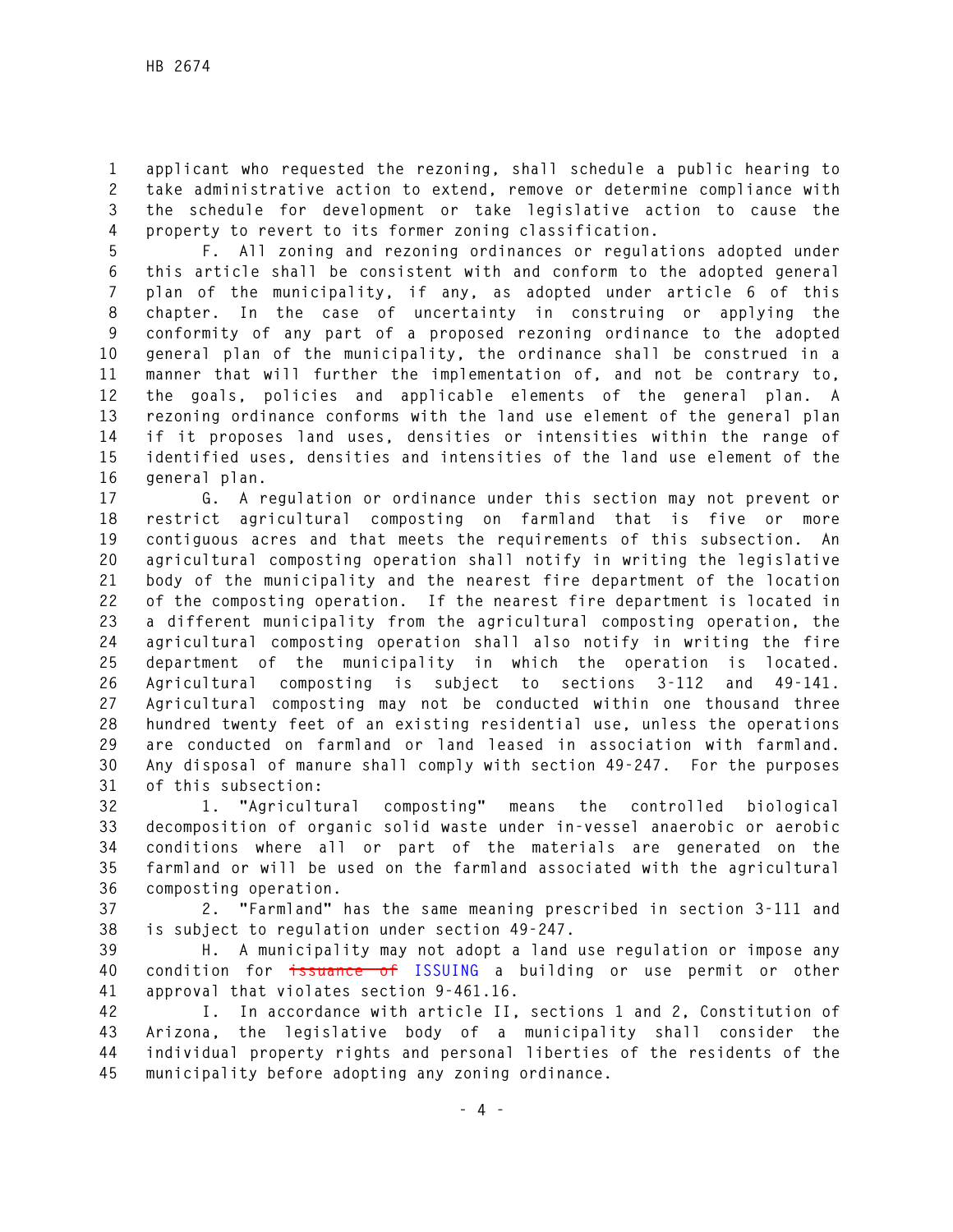**1 J. Before adopting any zoning ordinance or zoning ordinance text 2 amendment of general applicability, the legislative body of a municipality 3 shall consider the probable impact of the proposed zoning ordinance or 4 text amendment on the cost to construct housing for sale or rent.** 

**5 K. A municipality may not adopt or enforce a land use regulation 6 that requires the property on which a nongovernmental primary or secondary 7 school operates to be larger than one acre.** 

**8 L. IN EXERCISING ITS DELEGATED LEGISLATIVE AUTHORITY, A 9 MUNICIPALITY SHALL ENSURE THAT IT PROVIDES AN ADEQUATE SUPPLY OF HOUSING 10 THROUGHOUT THE MUNICIPALITY BY COMPLYING WITH THE REQUIREMENTS PRESCRIBED 11 IN SECTION 9-462.09.** 

12 **L.** M. For the purposes of this section:

**13 1. "Development rights" means the maximum development that would be 14 allowed on the sending property under any general or specific plan and 15 local zoning ordinance of a municipality in effect on the date the 16 municipality adopts an ordinance pursuant to subsection A, paragraph 12 of 17 this section respecting the permissible use, area, bulk or height of 18 improvements made to the lot or parcel. Development rights may be 19 calculated and allocated in accordance with factors, including dwelling 20 units, area, floor area, floor area ratio, height limitations, traffic 21 generation or any other criteria that will quantify a value for the 22 development rights in a manner that will carry out the objectives of this 23 section.** 

**24 2. "Receiving property" means a lot or parcel within which 25 development rights are increased pursuant to a transfer of development 26 rights. Receiving property shall be appropriate and suitable for 27 development and shall be sufficient to accommodate the transferable 28 development rights of the sending property without substantial adverse 29 environmental, economic or social impact to the receiving property or to 30 neighboring property.** 

**31 3. "Sending property" means a lot or parcel with special 32 characteristics, including farmland, woodland, desert land, mountain land, 33 floodplain, natural habitats, recreation or parkland, including golf 34 course area, or land that has unique aesthetic, architectural or historic 35 value that a municipality desires to protect from future development.** 

**36 4. "Transfer of development rights" means the process by which 37 development rights from a sending property are affixed to one or more 38 receiving properties.** 

**39 Sec. 2. Section 9-462.03, Arizona Revised Statutes, is amended to 40 read:** 

**41 9-462.03. Amendment procedure**

**42 A. The governing body of the municipality shall adopt by ordinance 43 a citizen review process that applies to all rezoning and specific plan 44 applications that require a public hearing. The citizen review process 45 shall include at least the following requirements:**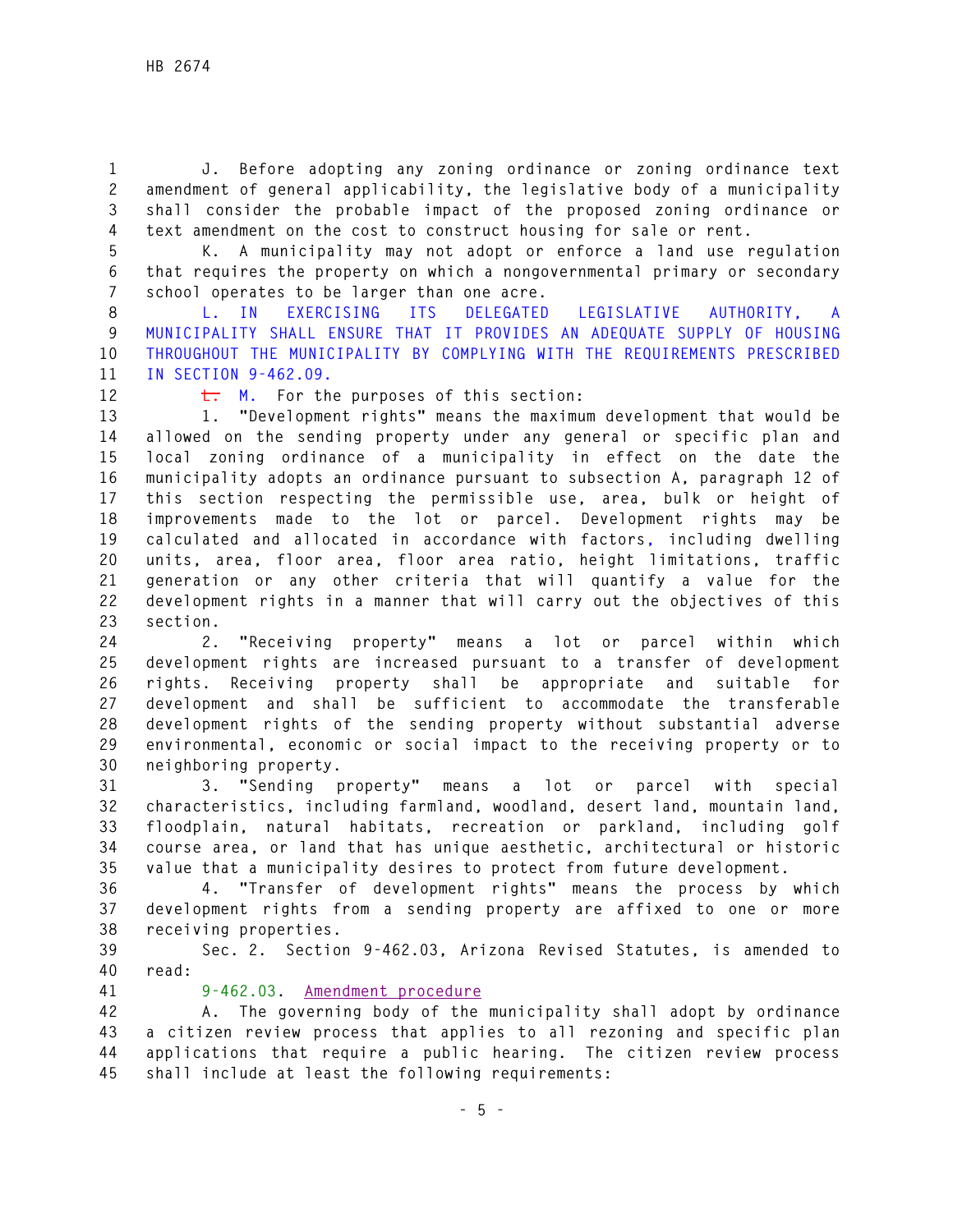**1 1. Adjacent landowners and other potentially affected citizens will 2 be notified of the application.** 

**3 2. The municipality will inform adjacent landowners and other 4 potentially affected citizens of the substance of the proposed rezoning.** 

**5 3. Adjacent landowners and other potentially affected citizens will 6 be provided an opportunity to express any issues or concerns that they may 7 have with the proposed rezoning before the public hearing.** 

**8 B. EXCEPT AS PRESCRIBED IN SECTION 9-462.09, a zoning ordinance 9 that changes any property from one zone to another, that imposes any 10 regulation not previously imposed or that removes or modifies any such 11 regulation previously imposed must be adopted following the procedure 12 prescribed in the citizen review process and in the manner set forth in 13 section 9-462.04.** 

**14 Sec. 3. Section 9-462.04, Arizona Revised Statutes, is amended to 15 read:** 

**16 9-462.04. Public hearing required; definition**

**17 A. If the municipality has a planning commission or a hearing 18 officer, the planning commission or hearing officer shall hold a public 19 hearing on any zoning ordinance. Notice of the time and place of the 20 hearing, including a general explanation of the matter to be considered 21 and including a general description of the area affected, shall be given 22 at least fifteen days before the hearing in the following manner:** 

**23 1. The notice shall be published at least once in a newspaper of 24 general circulation published or circulated in the municipality, or if 25 there is none, it shall be posted on the affected property in such a 26 manner as to be legible from the public right-of-way and in at least ten 27 public places in the municipality. A posted notice shall be printed so 28 that the following are visible from a distance of one hundred feet: the 29 word "zoning", the present zoning district classification, the proposed 30 zoning district classification and the date and time of the hearing.** 

**31 2. In proceedings involving rezoning of land that abuts other 32 municipalities or unincorporated areas of the county or a combination of a 33 municipality and an unincorporated area, copies of the notice of public 34 hearing shall be transmitted to the planning agency of the governmental 35 unit abutting such land. In proceedings involving rezoning of land that 36 is located within the territory in the vicinity of a military airport or 37 ancillary military facility as defined in section 28-8461, the 38 municipality shall send copies of the notice of public hearing by first 39 class mail to the military airport. In addition to notice by publication, 40 a municipality may give notice of the hearing in any other manner that the 41 municipality deems necessary or desirable.** 

**42 3. In proceedings that are not initiated by the property owner 43 involving rezoning of land that may change the zoning classification, 44 notice by first class mail shall be sent to each real property owner, as 45 shown on the last assessment of the property, of the area to be rezoned**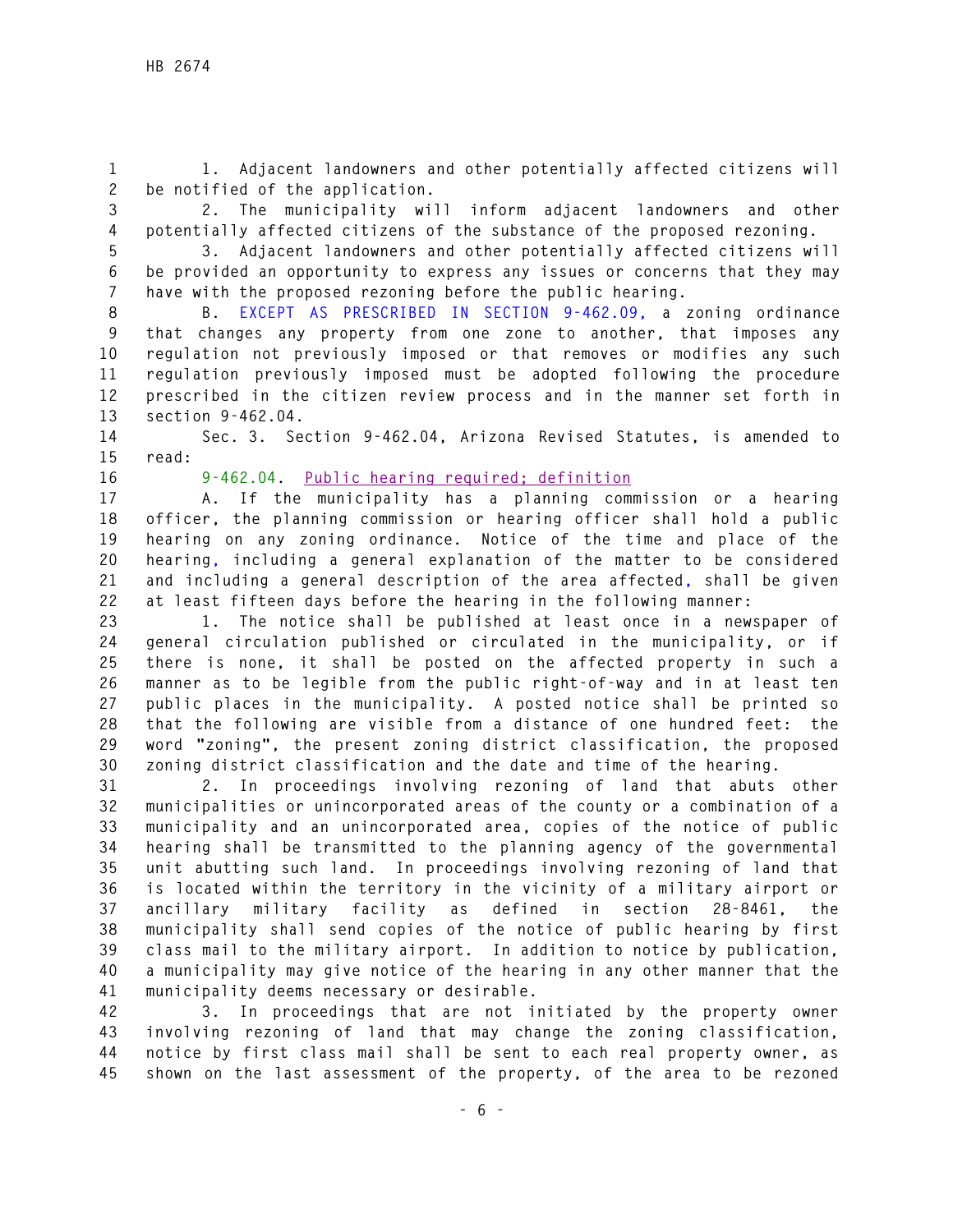**1 and all property owners, as shown on the last assessment of the property, 2 within three hundred feet of the property to be rezoned.** 

**3 4. In proceedings involving one or more of the following proposed 4 changes or related series of changes in the standards governing land uses, 5 notice shall be provided in the manner prescribed by paragraph 5 of this 6 subsection:** 

**7 (a) A ten percent or more increase or decrease in the number of 8 square feet or units that may be developed.** 

**9 (b) A ten percent or more increase or reduction in the allowable 10 height of buildings.** 

**11 (c) An increase or reduction in the allowable number of stories of 12 buildings.** 

**13 (d) A ten percent or more increase or decrease in setback or open 14 space requirements.** 

**15 (e) An increase or reduction in permitted uses.** 

**16 5. In proceedings governed by paragraph 4 of this subsection, the 17 municipality shall provide notice to real property owners pursuant to at 18 least one of the following notification procedures:** 

**19 (a) Notice shall be sent by first class mail to each real property 20 owner, as shown on the last assessment, whose real property is directly 21 governed by the changes.** 

**22 (b) If the municipality issues utility bills or other mass mailings 23 that periodically include notices or other informational or advertising 24 materials, the municipality shall include notice of the changes with such 25 utility bills or other mailings.** 

**26 (c) The municipality shall publish the changes before the first 27 hearing on such changes in a newspaper of general circulation in the 28 municipality. The changes shall be published in a "display ad" covering 29 not less than one-eighth of a full page.** 

**30 6. If notice is provided pursuant to paragraph 5, subdivision (b) 31 or (c) of this subsection, the municipality shall also send notice by 32 first class mail to persons who register their names and addresses with 33 the municipality as being interested in receiving such notice. The 34 municipality may charge a fee not to exceed \$5 per year for providing this 35 service and may adopt procedures to implement this paragraph.** 

**36 7. Notwithstanding the notice requirements in paragraph 4 of this 37 subsection, the failure of any person or entity to receive notice does not 38 constitute grounds for any court to invalidate the actions of a 39 municipality for which the notice was given.** 

**40 B. If the matter to be considered applies to territory in a high 41 noise or accident potential zone as defined in section 28-8461, the notice 42 prescribed in subsection A of this section shall include a general 43 statement that the matter applies to property located in the high noise or 44 accident potential zone.**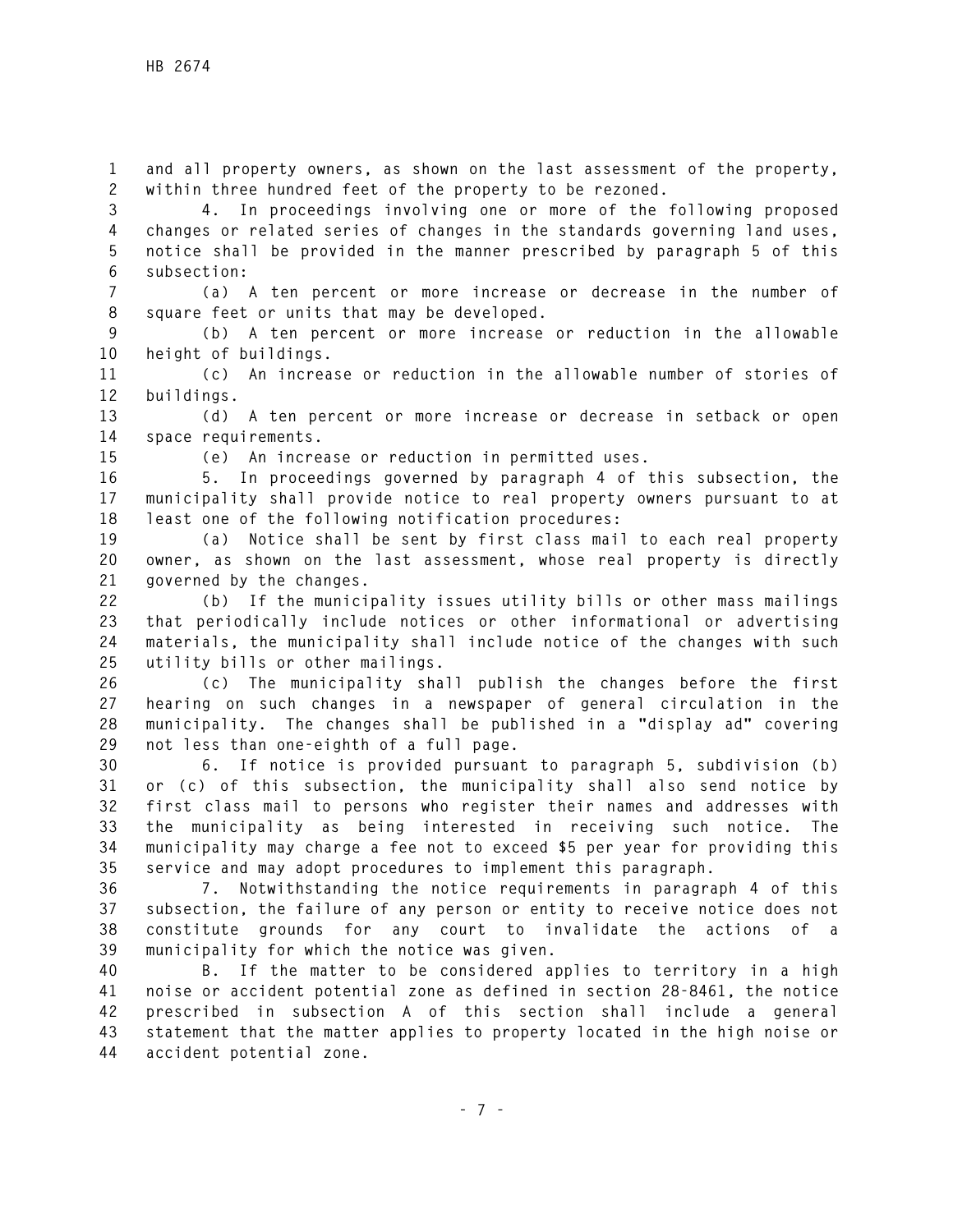**1 C. After the hearing, the planning commission or hearing officer 2 shall render a decision in the form of a written recommendation to the 3 governing body. The recommendation shall include the reasons for the 4 recommendation and be transmitted to the governing body in the form and 5 manner prescribed by the governing body.** 

**6 D. If the planning commission or hearing officer has held a public 7 hearing, the governing body may adopt the recommendations of the planning 8 commission or hearing officer without holding a second public hearing if 9 there is no objection, request for public hearing or other protest. The 10 governing body shall hold a public hearing if requested by the party 11 aggrieved or any member of the public or of the governing body, or, in any 12 case, if a public hearing has not been held by the planning commission or 13 hearing officer. The governing body may consider the testimony of any 14 party aggrieved when making its decision. In municipalities with 15 territory in the vicinity of a military airport or ancillary military 16 facility as defined in section 28-8461, the governing body shall hold a 17 public hearing if, after notice is transmitted to the military airport 18 pursuant to subsection A of this section and before the public hearing, 19 the military airport provides comments or analysis concerning the 20 compatibility of the proposed rezoning with the high noise or accident 21 potential generated by military airport or ancillary military facility 22 operations that may have an adverse impact on public health and safety, 23 and the governing body shall consider and analyze the comments or analysis 24 before making a final determination. Notice of the time and place of the 25 hearing shall be given in the time and manner provided for the giving of 26 notice of the hearing by the planning commission as specified in 27 subsection A of this section. A municipality may give additional notice 28 of the hearing in any other manner as the municipality deems necessary or 29 desirable. For the purposes of this subsection, "party aggrieved" means 30 any property owner within the notification area prescribed by subsection 31 A, paragraph 3 of this section.** 

**32 E. A municipality may enact an ordinance authorizing county zoning 33 to continue in effect until municipal zoning is applied to land previously 34 zoned by the county and annexed by the municipality, but not longer than 35 six months after the annexation.** 

**36 F. A municipality is not required to adopt a general plan before 37 the adoption of ADOPTING a zoning ordinance.** 

**38 G. If there is no planning commission or hearing officer, the 39 governing body of the municipality shall perform the functions assigned to 40 the planning commission or hearing officer.** 

**41 H. If the owners of twenty percent or more of the property by area 42 and number of lots, tracts and condominium units within the zoning area of 43 the affected property file a protest in writing against a proposed 44 amendment, the change shall not become effective except by the favorable 45 vote of three-fourths of all members of the governing body of the**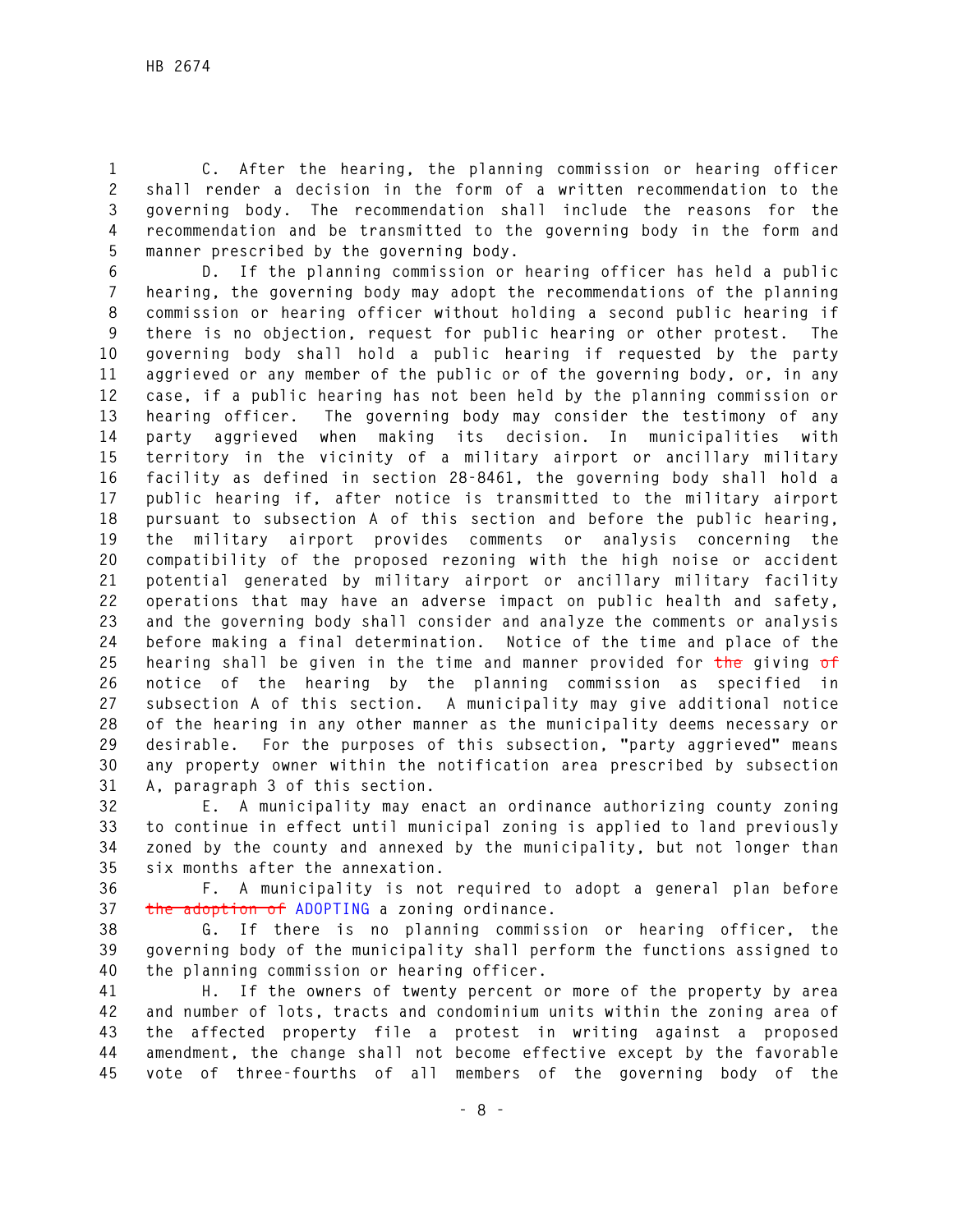**1 municipality. If any members of the governing body are unable to vote on 2 such a question because of a conflict of interest, then the required 3 number of votes for passage of the question shall be three-fourths of the 4 remaining membership of the governing body, provided that IF such required 5 number of votes shall IS not be less than a majority of the full 6 membership of the legally established governing body. For the purposes of 7 this subsection, the vote shall be rounded to the nearest whole number. A 8 protest filed pursuant to this subsection shall be signed by the property 9 owners opposing the proposed amendment and filed in the office of the 10 clerk of the municipality not later than 12:00 noon one business day 11 before the date on which the governing body will vote on the proposed 12 amendment or on an earlier time and date established by the governing 13 body.** 

**14 I. In applying an open space element or a growth element of a 15 general plan, a parcel of land shall not be rezoned for open space, 16 recreation, conservation or agriculture unless the owner of the land 17 consents to the rezoning in writing.** 

**18 J. Notwithstanding section 19-142, subsection B, a decision by the 19 governing body involving rezoning of land that is not owned by the 20 municipality and that changes the zoning classification of such land may 21 not be enacted as an emergency measure and the change shall not be 22 effective for at least thirty days after final approval of the change in 23 classification by the governing body.** 

**24 K. EXCEPT AS OTHERWISE PROVIDED, THIS SECTION DOES NOT APPLY TO ANY 25 ZONING ORDINANCE OR PART OF ANY ZONING ORDINANCE ADOPTED PURSUANT TO 26 SECTION 9-462.09.**

**27 K. L. For the purposes of this section, "zoning area" means both 28 of the following:** 

**29 1. The area within one hundred fifty feet, including all 30 rights-of-way, of the affected property subject to the proposed amendment 31 or change.** 

**32 2. The area of the proposed amendment or change.** 

**33 Sec. 4. Title 9, chapter 4, article 6.1, Arizona Revised Statutes, 34 is amended by adding section 9-462.09, to read:** 

**35 9-462.09. Residential zoning districts; by right housing; 36 state preemption; definitions** 

**37 A. HOUSING SUPPLY AND AFFORDABILITY ARE MATTERS OF STATEWIDE 38 CONCERN. ALL LOCAL LAWS, ORDINANCES AND CHARTER PROVISIONS THAT ARE 39 CONTRARY TO, INCONSISTENT WITH OR MORE RESTRICTIVE THAN THIS SECTION ARE 40 PREEMPTED, AND A MUNICIPALITY MAY NOT BY LAW, ORDINANCE OR CHARTER 41 PROVISION REGULATE, RESTRICT OR LIMIT RESIDENTIAL ZONING, RESIDENTIAL 42 CONSTRUCTION OR RESIDENTIAL DEVELOPMENT STANDARDS, EXCEPT AS EXPRESSLY 43 AUTHORIZED BY THIS CHAPTER OR CHAPTER 7, ARTICLE 4 OF THIS TITLE. 44 REGULATION OF HOUSING WITHIN RESIDENTIAL ZONING DISTRICTS AND THROUGH 45 AMENDMENTS TO OTHER ZONING DISTRICTS IS NOT SUBJECT TO FURTHER REGULATION**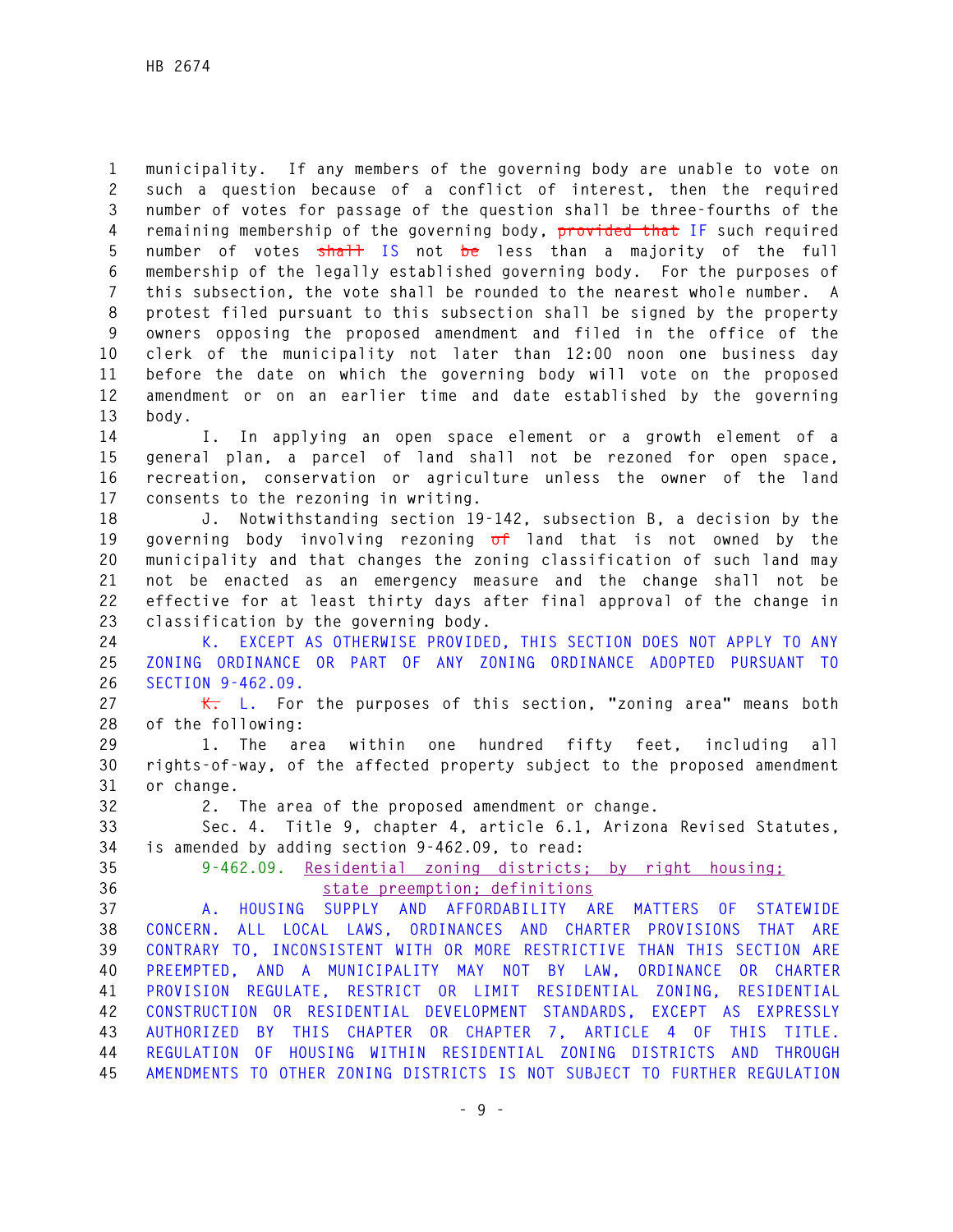**1 BY A CITY, TOWN OR POLITICAL SUBDIVISION OF THIS STATE, INCLUDING A 2 CHARTER CITY.** 

**3 B. NOTWITHSTANDING ANY OTHER LAW, INCLUDING ANY ORDINANCE OR 4 CHARTER PROVISION, ON OR BEFORE JANUARY 1, 2023, A MUNICIPALITY SHALL 5 ALLOW THE FOLLOWING BY RIGHT:** 

**6 1. ON ANY LAND LOCATED IN ANY EXISTING AGRICULTURAL OR 7 SINGLE-FAMILY RESIDENTIAL DISTRICT OR ON ANY LAND DESIGNATED BY THE 8 MUNICIPALITY'S MOST RECENT GENERAL PLAN AS SUPPORTING SINGLE-FAMILY 9 DWELLINGS, THE CONSTRUCTION OF EIGHT SINGLE-FAMILY DWELLING UNITS PER ACRE 10 OR TWELVE TWO-FAMILY DWELLING UNITS PER ACRE. IF THE EXISTING ZONING 11 DISTRICT IN WHICH THE HOUSING SITE IS LOCATED ALLOWS FOR A GREATER DENSITY 12 PURSUANT TO THE MUNICIPALITY'S ADOPTED ZONING ORDINANCE OR GENERAL PLAN, 13 THE MUNICIPALITY SHALL ALLOW CONSTRUCTION OF SINGLE-FAMILY AND TWO-FAMILY 14 UNITS IN ACCORDANCE WITH THE ADOPTED DENSITY. THE MUNICIPALITY SHALL 15 ALLOW ANY REQUESTED DEVELOPMENT STANDARDS TO ACCOMMODATE THIS DENSITY.** 

**16 2. IN ANY EXISTING AGRICULTURAL OR MULTIFAMILY RESIDENTIAL DISTRICT 17 OR ANY LAND DESIGNATED BY THE MUNICIPALITY'S MOST RECENT GENERAL PLAN AS 18 SUPPORTING MULTIFAMILY CONSTRUCTION, THE CONSTRUCTION OF MULTIFAMILY 19 DWELLING UNITS WITH THE FOLLOWING DEVELOPMENT STANDARDS:** 

**20 (a) THE GREATER OF THE HIGHEST ALLOWED HEIGHT FOR THE SITE OF THE 21 HOUSING DEVELOPMENT, THE HIGHEST ALLOWED HEIGHT FOR A COMMERCIAL OR 22 RESIDENTIAL USE WITHIN ONE MILE OF THE SITE OF THE HOUSING DEVELOPMENT OR 23 FIFTY-FIVE FEET. IF THE HOUSING DEVELOPMENT IS LOCATED WITHIN ONE-HALF 24 MILE OF A RAIL STOP, BUS STOP, FREEWAY OR MAJOR ARTERIAL ROADWAY, THE 25 MAXIMUM HEIGHT LIMITATION MAY NOT BE LESS THAN SEVENTY-FIVE FEET.** 

**26 (b) THE DENSITY LIMIT APPLICABLE TO THE MULTIFAMILY DEVELOPMENT 27 SHALL BE THE GREATEST ALLOWED DENSITY FOR A MIXED USE OR RESIDENTIAL USE 28 WITHIN ONE MILE OF THE SITE OF THE MULTIFAMILY DEVELOPMENT, OR, IF THERE 29 IS NOT A MULTIFAMILY DEVELOPMENT WITHIN ONE MILE OF THE SITE, THE NEAREST 30 MULTIFAMILY DEVELOPMENT.** 

**31 3. IN ANY COMMERCIAL OR MIXED-USE DISTRICT OR ON ANY LAND 32 DESIGNATED BY THE MUNICIPALITY'S GENERAL PLAN AS SUPPORTING COMMERCIAL 33 USES, THE CONSTRUCTION OF SINGLE-FAMILY, TWO-FAMILY AND MULTIFAMILY UNITS 34 TO THE DENSITIES AND DEVELOPMENT STANDARDS IN PARAGRAPHS 1 AND 2 OF THIS 35 SUBSECTION UNLESS THE SITE OF THE HOUSING DEVELOPMENT IS ADJACENT TO ANY 36 SITE THAT IS AN EXISTING INDUSTRIAL USE.** 

**37 C. THE MUNICIPALITY MAY NOT REQUIRE A GENERAL PLAN AMENDMENT, USE 38 PERMIT OR REVIEW BY A BOARD OR COMMISSION FOR AN APPLICANT TO CONSTRUCT BY 39 RIGHT HOUSING PURSUANT TO THIS SECTION.** 

**40 D. IF AN APPLICANT PROPOSES ANY AMENDMENT TO A MUNICIPALITY'S 41 ZONING ORDINANCE THAT CHANGES A LAND USE DESIGNATION FROM AN INDUSTRIAL 42 USE OR A LAND USE OTHER THAN AGRICULTURAL, COMMERCIAL OR RESIDENTIAL TO 43 RESIDENTIAL, CHANGES THE ALLOWED DENSITY OR CHANGES THE APPLICABLE 44 DEVELOPMENT STANDARDS FOR THE PURPOSE OF CONSTRUCTING SINGLE-FAMILY, 45 TWO-FAMILY OR MULTIFAMILY HOUSING UNITS, THE MUNICIPALITY SHALL DETERMINE**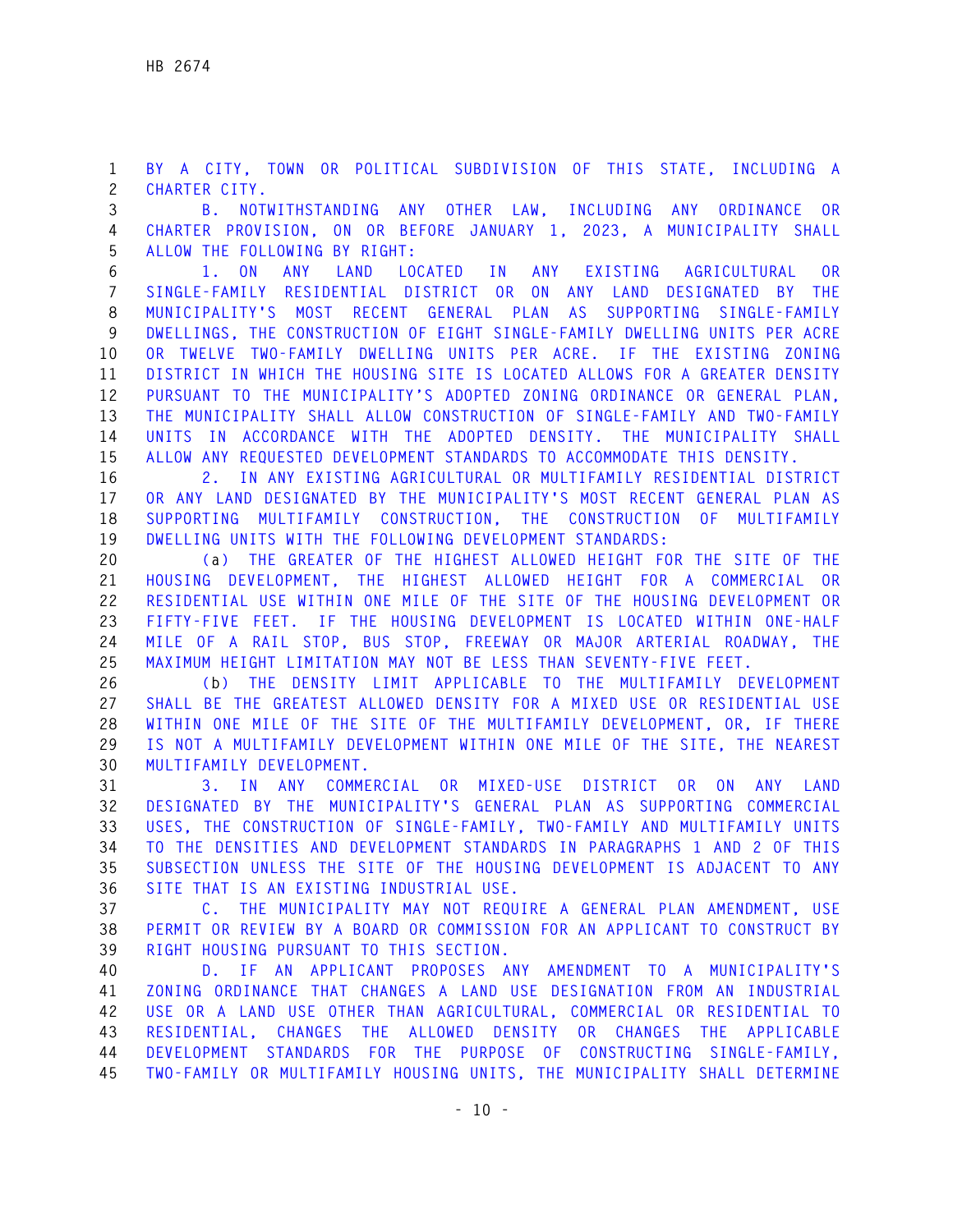**1 WHETHER THE APPLICATION IS ADMINISTRATIVELY COMPLETE WITHIN THIRTY DAYS 2 AFTER RECEIVING THE APPLICATION. IF THE MUNICIPALITY DETERMINES THAT THE 3 APPLICATION IS NOT ADMINISTRATIVELY COMPLETE, THE MUNICIPALITY SHALL 4 FOLLOW THE PROCEDURES IN SECTION 9-835, SUBSECTION E UNTIL THE APPLICATION 5 IS ADMINISTRATIVELY COMPLETE. THE MUNICIPALITY SHALL DETERMINE WHETHER A 6 RESUBMITTED APPLICATION IS ADMINISTRATIVELY COMPLETE WITHIN FIFTEEN DAYS 7 AFTER RECEIPT. FOLLOWING A DETERMINATION THAT THE APPLICATION IS 8 ADMINISTRATIVELY COMPLETE, THE MUNICIPALITY SHALL APPROVE THE APPLICATION 9 WITHIN NINETY DAYS, UNLESS A PROPERTY OWNER WITHIN THE ZONING AREA 10 DEMONSTRATES BY CLEAR AND CONVINCING EVIDENCE THAT THE PROPOSED HOUSING 11 UNITS WILL CREATE AN OBJECTIVE EXTERNALITY THAT HAS NOT BEEN MITIGATED TO 12 THE PROPERTY OWNER WHILE ON THE OWNER'S PROPERTY. AN APPLICANT SHALL BE 13 DEEMED TO HAVE MITIGATED ANY OBJECTIVE EXTERNALITIES RELATED TO WATER 14 RUNOFF, TRAFFIC OR PARKING IF THE MUNICIPALITY HAS AN ADOPTED CODE, 15 ORDINANCE, STANDARD, REGULATION OR OTHER LEGAL REQUIREMENT FOR GRADING AND 16 DRAINAGE AND FOR REQUIRED STREET IMPROVEMENTS, INCLUDING STORMWATER AND 17 STREET IMPROVEMENT DEVELOPMENT FEES ADOPTED PURSUANT TO SECTION 9-463.05. 18 THE MUNICIPALITY'S IDENTIFIED OBJECTIVE EXTERNALITIES, INCLUDING ANY 19 MITIGATION MEASURES PRESCRIBED BY CODE, ORDINANCE, STANDARD, REGULATION OR 20 OTHER LEGAL REQUIREMENT MAY NOT CREATE AN UNDUE BURDEN ON THE DEVELOPMENT 21 AND CONSTRUCTION OF NEW HOUSING UNITS.** 

**22 E. THE APPLICATION FOR CHANGES TO THE MUNICIPALITY'S ZONING 23 ORDINANCE REQUIRED BY SUBSECTION D OF THIS SECTION SHALL BE ADOPTED AFTER 24 A PUBLIC HEARING BEFORE THE GOVERNING BODY OF THE MUNICIPALITY. NOTICE 25 AND PLACE OF THE PUBLIC HEARING, INCLUDING A GENERAL EXPLANATION OF THE 26 MATTER TO BE CONSIDERED, SHALL BE PROVIDED IN ACCORDANCE WITH SECTION 27 9-462.04, SUBSECTION A.** 

**28 F. IF THE MUNICIPALITY FINDS THAT THE OWNER OF PROPERTY WITHIN THE 29 ZONING AREA PROVED BY CLEAR AND CONVINCING EVIDENCE AN OBJECTIVE 30 EXTERNALITY EXISTS THAT THE APPLICANT HAS NOT ALREADY MITIGATED PURSUANT 31 TO SUBSECTION D OF THIS SECTION, TO THE PROPERTY OWNER WHILE ON THE 32 OWNER'S PROPERTY THE MUNICIPALITY SHALL SPECIFICALLY IDENTIFY THE LEAST 33 RESTRICTIVE MEANS TO SUFFICIENTLY MITIGATE THE IDENTIFIED OBJECTIVE 34 EXTERNALITY AND CONDITIONALLY APPROVE THE APPLICATION SUBJECT TO THE 35 SPECIFICALLY IDENTIFIED MITIGATION MEASURES.** 

**36 G. AN APPLICANT AGGRIEVED BY A DECISION OF A MUNICIPALITY PURSUANT 37 TO THIS SECTION, WITHIN THIRTY DAYS AFTER RECEIVING NOTICE OF SUCH 38 DECISION, MAY FILE IN THE SUPERIOR COURT A COMPLAINT FOR A TRIAL DE NOVO.** 

**39 H. IN ANY JUDICIAL ACTION BROUGHT PURSUANT TO THIS SECTION, THE 40 COURT MAY NOT DEFER TO ANY FINDINGS OF FACT OR CONCLUSIONS OF LAW MADE BY 41 THE MUNICIPALITY. THE MUNICIPALITY SHALL HAVE THE BURDEN OF PROVING BY 42 CLEAR AND CONVINCING EVIDENCE THAT THE PROPOSED DEVELOPMENT WILL CREATE AN 43 OBJECTIVE EXTERNALITY TO A PROPERTY OWNER WHILE ON THE OWNER'S PROPERTY 44 AND THAT THE MUNICIPALITY HAS SPECIFICALLY IDENTIFIED THE LEAST 45 RESTRICTIVE MEANS OF MITIGATING THE IDENTIFIED OBJECTIVE EXTERNALITY.**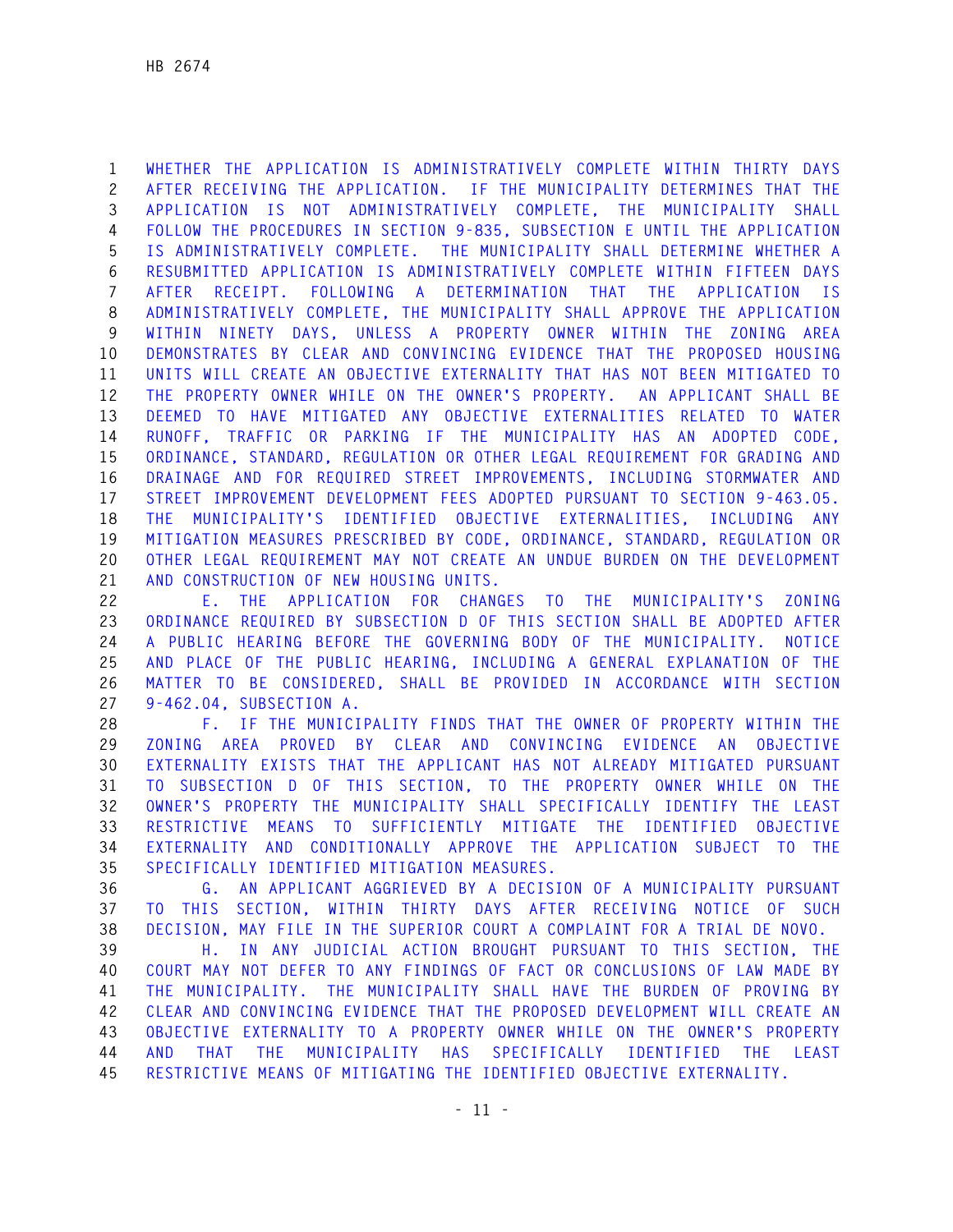**1 I. THIS SECTION DOES NOT APPLY TO ANY LAND WITHIN THE IMMEDIATE 2 VICINITY OF A MILITARY AIRPORT OR ANCILLARY MILITARY FACILITY AS DEFINED 3 IN SECTION 28-8461. 4 J. FOR THE PURPOSES OF THIS SECTION: 5 1. "ADMINISTRATIVELY COMPLETE" MEANS THAT THE APPLICANT HAS 6 PROVIDED ALL INFORMATION REASONABLY NECESSARY FOR THE MUNICIPALITY TO 7 ASSESS THE APPLICANT'S COMPLIANCE WITH THE REQUIREMENTS OF THIS SECTION. 8 2. "DEVELOPMENT STANDARDS" INCLUDES: 9 (a) LOT AREA. 10 (b) LOT WIDTH. 11 (c) BUILDING SETBACKS. 12 (d) BUILDING HEIGHT. 13 (e) LOT COVERAGE. 14 (f) PERCENTAGE OF OPEN SPACE. 15 (g) ANY OTHER REGULATION PERTAINING TO MODIFICATIONS OF LAND, 16 DESIGNATIONS OF LOTS, THE SIZE AND LOCATION OF A STRUCTURE RELATIVE TO A 17 LOT OR ANY OTHER REGULATION RELATED TO THE DEVELOPMENT OF A LOT OR 18 SUBDIVISION OR THE CONSTRUCTION OF A BUILDING ON A LOT. 19 3. "EXTERNALITY": 20 (a) MEANS THE EFFECT BEYOND THE PROPERTY LINES OF THE PROPOSED 21 DEVELOPMENT ON PROPERTY OWNERS WITHIN THE ZONING AREA WHILE ON THE OWNER'S 22 PROPERTY RELATED TO LIGHT, NOISE, ODOR, WATER RUNOFF, TRAFFIC AND PARKING. 23 (b) DOES NOT INCLUDE ANY OF THE EFFECTS IN SUBDIVISION (a) OF THIS 24 PARAGRAPH THAT ARE WHOLLY CONTAINED WITHIN THE PROPERTY LINES OF THE AREA 25 OF THE PROPOSED DEVELOPMENT. 26 4. "GREATEST ALLOWED DENSITY" MEANS THE MAXIMUM ALLOWABLE GROSS 27 RESIDENTIAL DENSITY, INCLUDING ANY DENSITY THAT REQUIRES CONDITIONAL 28 APPROVAL, ALLOWABLE PURSUANT TO THE MUNICIPALITY'S ADOPTED ZONING 29 ORDINANCE OR ANY SPECIFIC PLAN ADOPTED BY THE MUNICIPALITY'S GOVERNING 30 BOARD THAT APPLIES TO THE SITE OF THE HOUSING DEVELOPMENT, WHICHEVER IS 31 GREATER. 32 5. "HIGHEST ALLOWED HEIGHT" MEANS THE TALLEST HEIGHT, INCLUDING ANY 33 HEIGHT THAT REQUIRES CONDITIONAL APPROVAL, ALLOWABLE PURSUANT TO THE 34 MUNICIPALITY'S ADOPTED ZONING ORDINANCE OR ANY SPECIFIC PLAN ADOPTED BY 35 THE MUNICIPALITY'S GOVERNING BOARD THAT APPLIES TO THE SITE OF THE HOUSING 36 DEVELOPMENT, WHICHEVER IS GREATER. 37 6. "INDUSTRIAL USE" INCLUDES UTILITIES, MANUFACTURING, WHOLESALE 38 TRADE, TRANSPORTATION AND WAREHOUSING. 39 7. "LIGHT" MEANS THE PROPORTION OF NATURAL LIGHT THAT A BUILDING 40 SHOULD EXPECT TO RECEIVE. 41 8. "OBJECTIVE" MEANS INVOLVING NO PERSONAL OR SUBJECTIVE JUDGMENT 42 BY A MUNICIPAL EMPLOYEE OR OFFICIAL AND BEING UNIFORMLY VERIFIABLE BY 43 REFERENCE TO AN EXTERNAL AND UNIFORM BENCHMARK, STANDARD OR CRITERION 44 AVAILABLE AND KNOWABLE BY BOTH AN APPLICANT OR PROPONENT AND A MUNICIPAL 45 EMPLOYEE OR OFFICIAL.**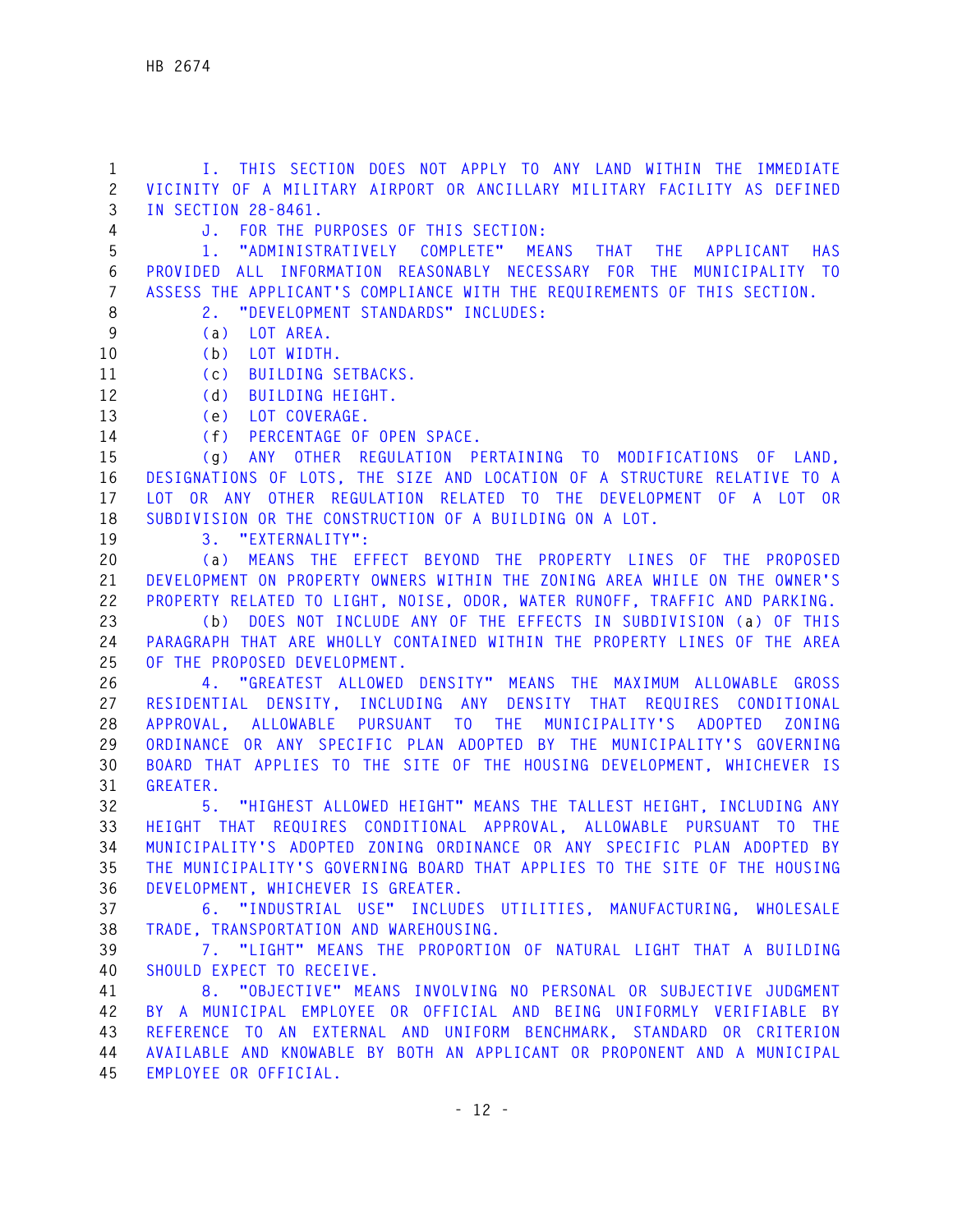**1 9. "ZONING AREA" HAS THE SAME MEANING PRESCRIBED IN SECTION 2 9-462.04. 3 10. "ZONING DISTRICT" MEANS THE UNDERLYING BASE ZONING DISTRICT. 4 Sec. 5. Title 9, chapter 4, article 8, Arizona Revised Statutes, is 5 amended by adding section 9-500.48, to read: 6 9-500.48. Residential housing design standards; state 7 preemption; enforcement; definitions 8 A. NOTWITHSTANDING ANY OTHER LAW, A MUNICIPALITY MAY NOT ADOPT OR 9 ENFORCE ANY ORDINANCE, CODE, STANDARD, REGULATION, GUIDELINE, AGREEMENT, 10 STIPULATION OR OTHER LEGAL REQUIREMENT, INCLUDING A ZONING ORDINANCE 11 ADOPTED PURSUANT TO SECTION 9-462.01, RELATED TO OR REGULATING RESIDENTIAL 12 HOUSING DESIGN ELEMENTS. A MUNICIPALITY MAY NOT WITHHOLD A BUILDING 13 PERMIT OR OTHER APPROVAL NECESSARY AS A CONDITION OF CONSTRUCTING 14 RESIDENTIAL HOUSING FOR FAILURE TO COMPLY WITH ANY ORDINANCE, CODE, 15 STANDARD, REGULATION, GUIDELINE, STIPULATION OR OTHER LEGAL REQUIREMENT, 16 INCLUDING A ZONING ORDINANCE ADOPTED PURSUANT TO SECTION 9-462.01, RELATED 17 TO OR REGULATING RESIDENTIAL HOUSING DESIGN ELEMENTS. 18 B. ANY APPLICANT FOR AN APPROVAL NECESSARY TO OBTAIN A BUILDING 19 PERMIT TO CONSTRUCT A SINGLE-FAMILY, TWO-FAMILY OR MULTIFAMILY BUILDING OR 20 ANY HOUSING ORGANIZATION MAY BRING AN ACTION IN SUPERIOR COURT TO ENFORCE 21 THIS SECTION. 22 C. SUBSECTION A OF THIS SECTION DOES NOT APPLY TO ANY ORDINANCE, 23 CODE, STANDARD, REGULATION, GUIDELINE, STIPULATION OR OTHER LEGAL 24 REQUIREMENT THAT IS: 25 1. A REQUIREMENT OF AN ADOPTED MINIMUM STANDARD BUILDING CODE, 26 INCLUDING ANY LOCAL AMENDMENTS THAT ARE LESS RESTRICTIVE THAN THE 27 UNAMENDED MINIMUM STANDARD BUILDING CODE. 28 2. APPLICABLE SOLELY TO STRUCTURES LOCATED IN AN AREA DESIGNATED AS 29 A DISTRICT OF HISTORICAL SIGNIFICANCE PURSUANT TO SECTION 9-462.01 OR AN 30 AREA DESIGNATED AS HISTORIC ON A NATIONAL REGISTER OF HISTORIC PLACES. 31 3. APPLICABLE SOLELY TO STRUCTURES INDIVIDUALLY DESIGNATED AS 32 LOCAL, STATE OR NATIONAL HISTORIC LANDMARKS. 33 4. APPLIED TO MANUFACTURED HOMES IN A MANNER CONSISTENT WITH TITLE 34 41, CHAPTER 37, ARTICLE 3 OR APPLICABLE FEDERAL LAW. 35 5. REQUIRED AS A CONDITION OF PARTICIPATING IN THE NATIONAL FLOOD 36 INSURANCE PROGRAM. 37 6. A STIPULATION ON A RECORDED SUBDIVISION PLAT ADOPTED BY THE 38 MUNICIPALITY BEFORE THE EFFECTIVE DATE OF THIS SECTION. 39 D. THIS SECTION DOES NOT AFFECT THE VALIDITY OR ENFORCEABILITY OF 40 PRIVATE COVENANTS OR OTHER CONTRACTUAL ELEMENTS AMONG PROPERTY OWNERS 41 RELATING TO DWELLING DESIGN ELEMENTS BY PARTIES OTHER THAN THE 42 MUNICIPALITY.**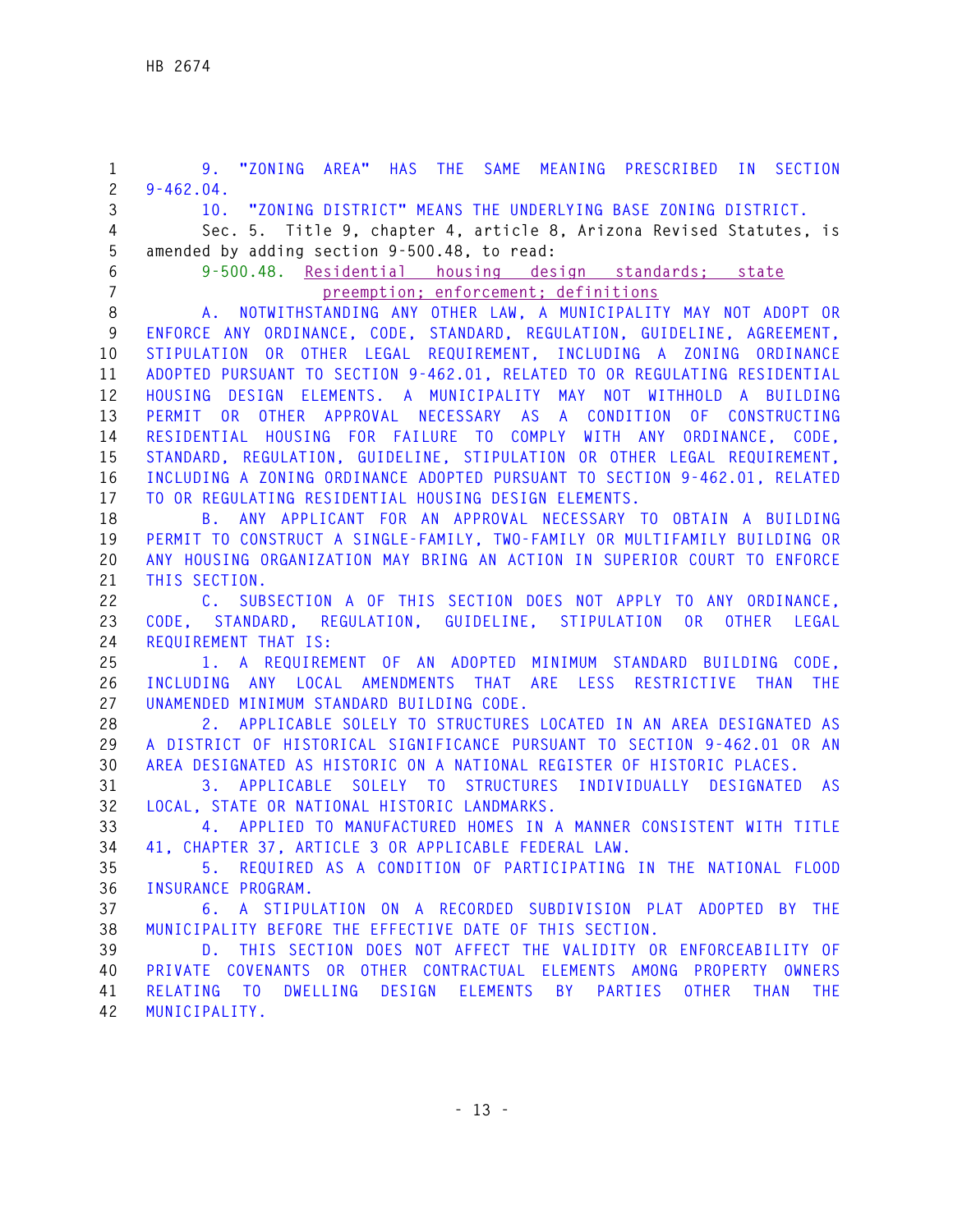| $\mathbf{1}$    | E. FOR THE PURPOSES OF THIS SECTION:                                                                                                    |
|-----------------|-----------------------------------------------------------------------------------------------------------------------------------------|
| $\mathbf{2}$    | 1. "DESIGN ELEMENTS" MEANS:                                                                                                             |
| 3               | (a) THE NUMBER AND VARIATIONS OF FLOOR PLANS AND EXTERIOR                                                                               |
| 4               | ELEVATIONS, INCLUDING THE SELECTION OF THE FLOOR PLAN AND ELEVATION TO BE                                                               |
| 5               | BUILT ON EACH LOT.                                                                                                                      |
| 6               | THE SIZE AND NUMBER OF STORIES OF THE DWELLING, EXCEPT THAT THE<br>(b)                                                                  |
| $7\overline{ }$ | HEIGHT OF THE DWELLING MAY BE REGULATED PURSUANT TO SECTIONS 9-462.01 AND                                                               |
| 8               | $9 - 462.09.$                                                                                                                           |
| $\overline{9}$  | EXTERIOR BUILDING COLOR AND MATERIALS.<br>(C)                                                                                           |
| 10 <sub>1</sub> | (d) TYPE OF STYLE OF EXTERIOR CLADDING MATERIALS.                                                                                       |
| 11              | STYLE, MATERIALS, SHAPE, PITCH AND ARTICULATION OF THE ROOF<br>(e)                                                                      |
| 12              | STRUCTURE.                                                                                                                              |
| 13              | STYLE, MATERIALS, SIZE, SHAPE AND INCLUSION OF PORCHES AND<br>(f)                                                                       |
| 14              | PATIOS.                                                                                                                                 |
| 15              | (g) EXTERIOR NONSTRUCTURAL ARCHITECTURAL ORNAMENTATION.                                                                                 |
| 16              | (h) LOCATION, ARCHITECTURAL STYLING, MATERIALS AND SIZES OF                                                                             |
| 17              | GARAGES, GARAGE DOORS AND DRIVEWAYS.                                                                                                    |
| 18              | (i) PLACEMENT AND ORIENTATION OF GARAGE DOORS RELATIVE TO THE FRONT                                                                     |
| 19              | FACADE OF THE LIVING SPACE.                                                                                                             |
| 20              | (j) THE INTERIOR LAYOUT AND SIZE OF ROOMS, INCLUDING THE INTERIOR                                                                       |
| 21              | OF THE GARAGE, HALLWAYS AND FLOOR PLANS.                                                                                                |
| 22              | (k) LANDSCAPING AND LANDSCAPING MAINTENANCE REQUIREMENTS, INCLUDING                                                                     |
| 23              | COMMON AREAS AND AREAS MAINTAINED BY THE PROPERTY OWNER, ASSOCIATION OR                                                                 |
| 24              | MEMBERS OF AN ASSOCIATION, EXCEPT THAT A MUNICIPALITY MAY LIMIT                                                                         |
| 25              | LANDSCAPING MATERIALS TO DROUGHT-TOLERANT TREES, PLANTS AND SHRUBS.                                                                     |
| 26              | (1) THE LOCATION, SIZE AND DESIGN OF OPEN SPACE AND AMENITIES,                                                                          |
| 27              | INCLUDING AMENITIES IN COMMON AREAS MAINTAINED BY THE PROPERTY OWNER,                                                                   |
| 28              | ASSOCIATION OR MEMBERS OF AN ASSOCIATION, EXCEPT THAT THE LOCATION AND                                                                  |
| 29              | SIZE OF OPEN SPACE MAY BE REGULATED TO THE EXTENT REQUIRED BY THE                                                                       |
| 30              | MUNICIPALITY SOLELY FOR STORMWATER RETENTION AS OF THE EFFECTIVE DATE OF                                                                |
| 31              | THIS SECTION.                                                                                                                           |
| 32              | (m) PARKING CANOPIES AND PARKING STRUCTURES.                                                                                            |
| 33              | (n) SIDEWALK PLACEMENT AND DESIGN, INCLUDING REQUIRING DETACHED                                                                         |
| 34              | SIDEWALKS, EXCEPT AS REQUIRED BY TITLE 41, CHAPTER 9, ARTICLE 8 AND                                                                     |
| 35              | APPLICABLE FEDERAL LAW.                                                                                                                 |
| 36              | (o) THE DESIGN, DECORATION AND LANDSCAPING OF THE REAR YARD, SIDE<br>YARD AND ANY AREA THAT IS NOT VISIBLE OR ACCESSIBLE TO THE PUBLIC. |
| 37<br>38        | (p) ANY OTHER ARCHITECTURAL OR AESTHETIC ELEMENT THAT DOES NOT                                                                          |
| 39              | DIRECTLY AFFECT AN OBJECTIVE AND IDENTIFIED HEALTH OR SAFETY CONDITION.                                                                 |
| 40              | 2. "HOUSING ORGANIZATION" MEANS A TRADE OR INDUSTRY GROUP WHOSE                                                                         |
| 41              | MEMBERS ARE ENGAGED IN THE DEVELOPMENT OR CONSTRUCTION OF SINGLE-FAMILY,                                                                |
| 42              | TWO-FAMILY OR MULTIFAMILY HOUSING UNITS.                                                                                                |
| 43              | 3. "MINIMUM STANDARD BUILDING CODE" MEANS AN UNAMENDED<br>MODEL                                                                         |
| 44              | BUILDING CODE, INCLUDING THE INTERNATIONAL BUILDING CODE AND INTERNATIONAL                                                              |
| 45              | RESIDENTIAL CODE, HOWEVER DENOMINATED.                                                                                                  |
|                 |                                                                                                                                         |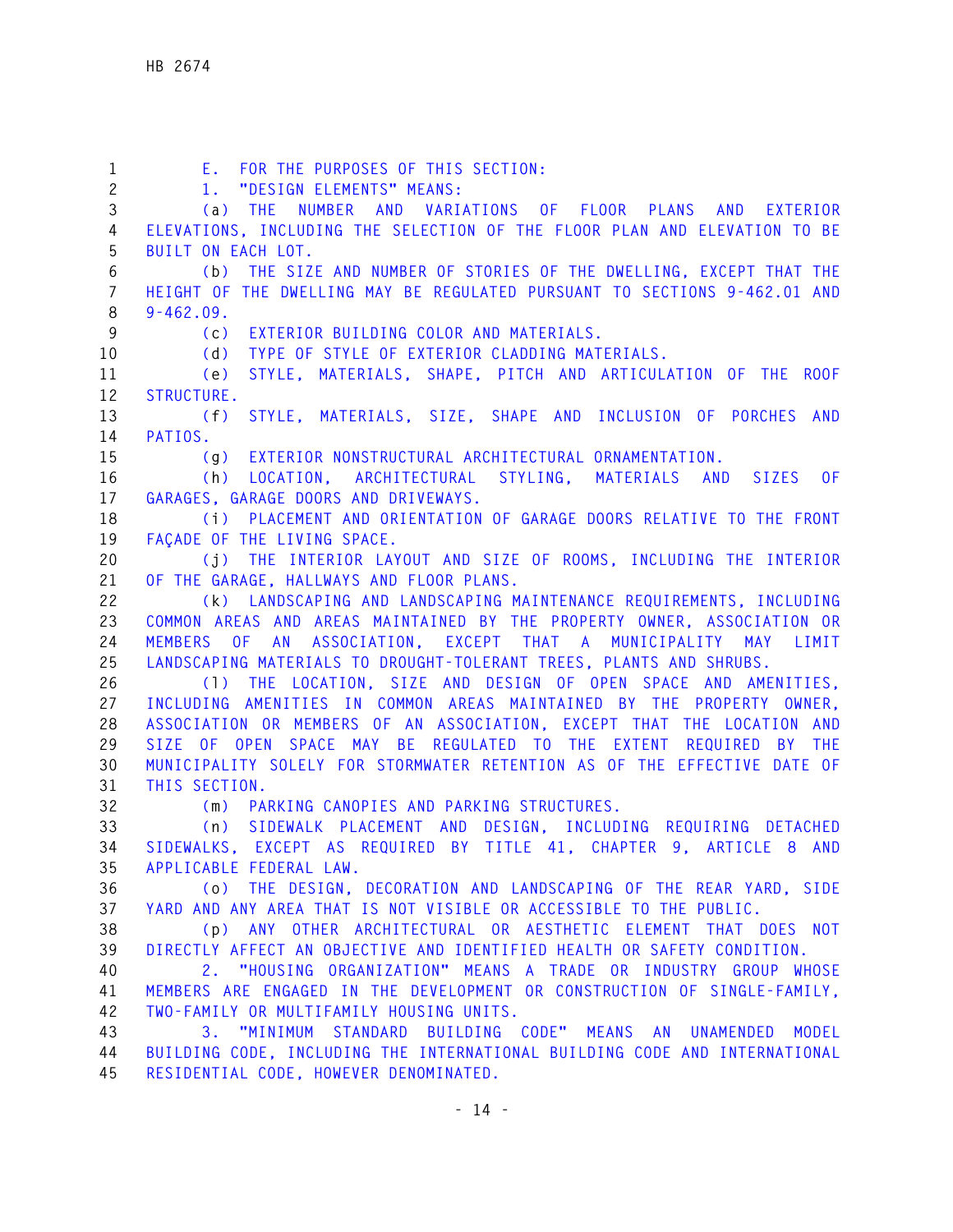**1 4. "OBJECTIVE" MEANS INVOLVING NO PERSONAL OR SUBJECTIVE JUDGMENT 2 BY A MUNICIPAL EMPLOYEE OR OFFICIAL AND BEING UNIFORMLY VERIFIABLE BY 3 REFERENCE TO AN EXTERNAL AND UNIFORM BENCHMARK, STANDARD OR CRITERION 4 AVAILABLE AND KNOWABLE BY BOTH AN APPLICANT OR PROPONENT AND A MUNICIPAL 5 EMPLOYEE OR OFFICIAL.** 

**6 5. "RESIDENTIAL HOUSING" MEANS A SINGLE-FAMILY, TWO-FAMILY OR 7 MULTIFAMILY BUILDING DESIGNED FOR RESIDENTIAL USE AND COMMON AREAS AND 8 IMPROVEMENTS THAT ARE OWNED OR MAINTAINED BY AN OWNER, ASSOCIATION OR 9 MEMBERS OF AN ASSOCIATION.** 

**10 Sec. 6. Repeal**

**11 Section 9-805, Arizona Revised Statutes, is repealed.** 

**12 Sec. 7. Title 9, chapter 7, article 1, Arizona Revised Statutes, is 13 amended by adding a new section 9-805, to read:** 

**14 9-805. Building codes; residential buildings; definitions** 

**15 A. A CITY OR TOWN MAY ADOPT A RESIDENTIAL BUILDING CODE, INCLUDING 16 LOCAL AMENDMENTS, THAT REGULATE THE DESIGN AND CONSTRUCTION OF ONE AND 17 TWO-FAMILY DWELLINGS UP TO THREE STORIES ABOVE GRADE PLANE IN HEIGHT WITH 18 A SEPARATE MEANS OF EGRESS AND THE DWELLINGS' ACCESSORY STRUCTURES NOT 19 MORE THAN THREE STORIES ABOVE GRADE PLANE IN HEIGHT IN ACCORDANCE WITH 20 THIS SECTION.** 

**21 B. A CITY'S OR TOWN'S ADOPTED RESIDENTIAL BUILDING CODE MUST COMPLY 22 WITH SECTIONS 9-807 AND 9-808.** 

**23 C. EXCEPT FOR PROVISIONS RELATING TO ENERGY CONSERVATION, ALL 24 REQUIREMENTS IN THE RESIDENTIAL BUILDING CODE, INCLUDING LOCAL AMENDMENTS, 25 SHALL BE ADOPTED FOR THE SOLE PURPOSE OF PROVIDING A REASONABLE LEVEL OF 26 SAFETY AND HEALTH. A CITY OR TOWN MAY NOT ADOPT ANY LOCAL AMENDMENTS THAT 27 ARE MORE STRINGENT OR IMPOSE ADDITIONAL REQUIREMENTS THAN THE MOST RECENT 28 UNAMENDED MODEL CODE UNLESS THE CITY OR TOWN DETERMINES THAT THE LOCAL 29 AMENDMENT IS NECESSARY TO IMMEDIATELY PREVENT AN IMMINENT OBJECTIVE THREAT 30 TO SAFETY OR HEALTH.** 

**31 D. IF A CITY OR TOWN ADOPTS ANY OR PART OF ANY RESIDENTIAL BUILDING 32 CODE OR COMMERCIAL BUILDING CODE RELATED TO ENERGY CONSERVATION WITHIN 33 RESIDENTIAL HOUSING UNITS, THE CODE, INCLUDING ANY LOCAL AMENDMENTS, SHALL 34 BE ADOPTED FOR THE SOLE PURPOSE OF REGULATING THE DESIGN AND CONSTRUCTION 35 OF BUILDINGS FOR THE USE AND CONSERVATION OF ENERGY. BEGINNING JANUARY 1, 36 2023, A CITY OR TOWN SHALL CONDUCT AN ANALYSIS TO DETERMINE THE UPFRONT 37 COST OF ANY PROPOSED CHANGE TO AN ADOPTED CODE AND AN ANALYSIS TO 38 DETERMINE THE ESTIMATED ELECTRICAL ENERGY COST SAVINGS SOLELY FROM THE 39 PROPOSED CHANGES TO THE RESIDENTIAL HOUSING UNIT'S CONSTRUCTION. A CITY 40 OR TOWN MAY NOT ADOPT ANY PROPOSED CHANGE TO AN ADOPTED OR MODEL BUILDING 41 CODE IF THE UPFRONT COST CANNOT BE DEMONSTRATED BY CLEAR AND CONVINCING 42 EVIDENCE TO RESULT IN ELECTRICAL ENERGY COST SAVINGS IN A SUFFICIENT 43 AMOUNT TO RECOVER THE UPFRONT COST WITHIN FIVE YEARS OF ISSUING THE 44 CERTIFICATE OF OCCUPANCY. IF ANY PART OF THE RESIDENTIAL BUILDING CODE, 45 COMMERCIAL BUILDING CODE OR LOCAL AMENDMENT PROVIDES A LIST OF ADDITIONAL**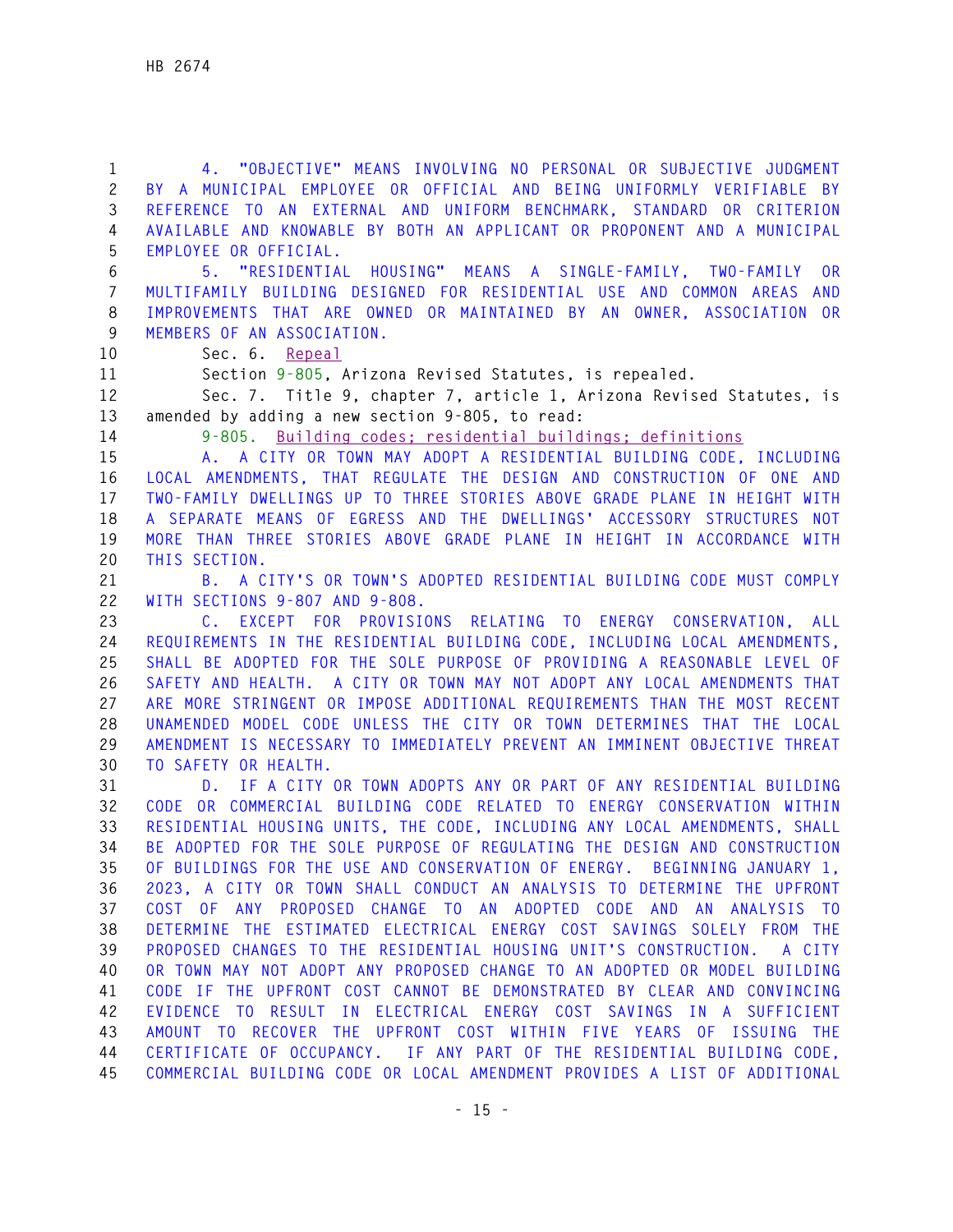**1 BUILDING DESIGN REQUIREMENTS OR MECHANICAL EQUIPMENT EFFICIENCY 2 REQUIREMENTS TO CHOOSE FROM TO COMPLY WITH THIS PART OF THE RESIDENTIAL 3 BUILDING CODE, COMMERCIAL BUILDING CODE OR LOCAL AMENDMENT, THE ENTIRE 4 LIST MAY NOT BE ADOPTED UNLESS ALL OPTIONS MEET THE UPFRONT COST RECOVERY 5 CRITERION DESCRIBED IN THIS SUBSECTION. IN CONDUCTING THIS ANALYSIS, A 6 CITY OR TOWN MAY CONSULT WITH A LOCAL HOUSING ORGANIZATION.** 

**7 E. A CITY OR TOWN MAY NOT ADOPT ANY OTHER CODE, ORDINANCE, 8 STANDARD, GUIDELINE, STIPULATION OR OTHER LEGAL REQUIREMENT REGARDING THE 9 DESIGN OR CONSTRUCTION OF SINGLE-FAMILY AND TWO-FAMILY DWELLINGS RELATED 10 TO USE AND CONSERVATION OF ENERGY OR HEALTH AND SAFETY THAT DO NOT COMPLY 11 WITH THE REQUIREMENTS OF THIS SECTION.** 

**12 F. FOR THE PURPOSES OF THIS SECTION:** 

**13 1. "COMMERCIAL BUILDING CODE" INCLUDES AN INTERNATIONAL BUILDING 14 CODE AND INTERNATIONAL ENERGY CONSERVATION CODE, HOWEVER DENOMINATED.** 

**15 2. "LOCAL HOUSING ORGANIZATION" MEANS A TRADE ASSOCIATION OR 16 INDUSTRY GROUP WHOSE MEMBERS ARE ENGAGED IN THE CONSTRUCTION OF NEW 17 SINGLE-FAMILY OR TWO-FAMILY OR MULTIFAMILY DWELLINGS.** 

**18 3. "OBJECTIVE" MEANS INVOLVING NO PERSONAL OR SUBJECTIVE JUDGMENT 19 BY A MUNICIPAL EMPLOYEE OR OFFICIAL AND BEING UNIFORMLY VERIFIABLE BY 20 REFERENCE TO AN EXTERNAL AND UNIFORM BENCHMARK, STANDARD OR CRITERION 21 AVAILABLE AND KNOWABLE TO A BUILDING APPLICANT OR PROPONENT AND A 22 MUNICIPAL EMPLOYEE OR OFFICIAL.** 

**23 4. "RESIDENTIAL BUILDING CODE" INCLUDES THE INTERNATIONAL 24 RESIDENTIAL CODE AND INTERNATIONAL ENERGY CONSERVATION CODE, HOWEVER 25 DENOMINATED.** 

**26 5. "RESIDENTIAL HOUSING UNITS" INCLUDES SINGLE-FAMILY DWELLING 27 UNITS, TWO-FAMILY DWELLING UNITS AND MULTIFAMILY DWELLING UNITS.** 

**28 Sec. 8. Section 9-831, Arizona Revised Statutes, is amended to 29 read:** 

**30 9-831. Definitions**

**31 In this article, unless the context otherwise requires:** 

**32 1. "Fire and life safety inspection" means an inspection of a 33 regulated person or facility conducted to ensure fire safety compliance.** 

**34 2. "Food and swimming pool inspection" means an inspection of a 35 regulated person or facility conducted to ensure the safety of food 36 services, swimming pools and other bathing places.** 

**37 3. "License":** 

**38 (a) Includes the whole or part of any municipal permit, 39 certificate, approval, registration, charter or similar form of permission 40 required by law. License** 

**41 (b) Does not include a transaction privilege tax license.** 

**42 4. "Licensing" includes the municipal process respecting the grant, 43 denial, renewal, revocation, suspension, annulment, withdrawal or 44 amendment of a license.**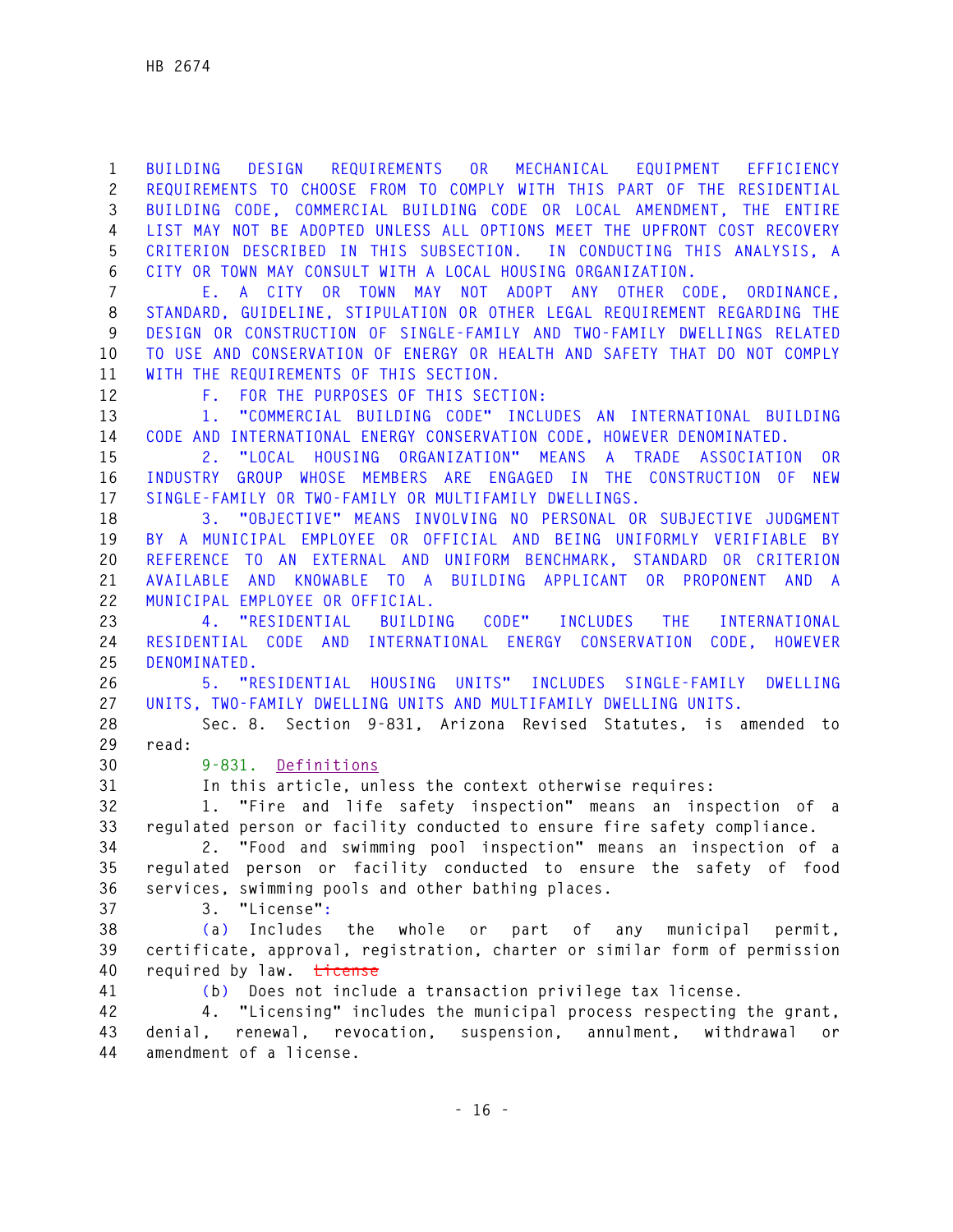**1 5. "Municipal" or "municipality" means an incorporated city or 2 town. 3 6. "OBJECTIVE" MEANS INVOLVING NO PERSONAL OR SUBJECTIVE JUDGMENT 4 BY A MUNICIPAL EMPLOYEE OR OFFICIAL AND BEING UNIFORMLY VERIFIABLE BY 5 REFERENCE TO AN EXTERNAL AND UNIFORM BENCHMARK, STANDARD OR CRITERION 6 AVAILABLE AND KNOWABLE BY BOTH AN APPLICANT OR PROPONENT AND A MUNICIPAL 7 EMPLOYEE OR OFFICIAL. 8 6. 7. "Person" means an individual, partnership, corporation, 9 association, governmental subdivision or unit of a governmental 10 subdivision or a public or private organization of any character. 11 7. 8. "Request for corrections" means a request for technical or 12 clarifying corrections from an applicant who has submitted an 13 administratively complete application for a license. 14 8. 9. "Substantive policy statement": 15 (a) Means a written expression that is only advisory and that 16 informs the general public of a municipality's current approach to, or 17 opinion of, the requirements of the ordinances or codes, including, if 18 appropriate, the municipality's current practice, procedure or method of**  19 action based on that approach or opinion. A substantive policy statement **20 (b) Does not include internal procedural documents that only affect 21 the internal procedures of the municipality and that do not impose 22 additional requirements or penalties on regulated parties or confidential 23 information. 24 9. 10. "Working day" means a twenty-four hour TWENTY-FOUR-HOUR 25 period excluding weekends and legal holidays PURSUANT TO SECTION 1-301. 26 Sec. 9. Section 9-832, Arizona Revised Statutes, is amended to 27 read: 28 9-832. Regulatory bill of rights 29 To ensure fair and open regulation by municipalities, a person: 30 1. Is eligible for reimbursement of fees and other expenses if the 31 person prevails by adjudication on the merits against a municipality in a 32 court proceeding regarding a municipality decision as provided in section 33 12-348. 34 2. Is entitled to receive information and notice regarding 35 inspections as provided in section 9-833. 36 3. Is entitled to have a municipality not base a licensing decision 37 in whole or in part on licensing conditions or requirements that are not 38 OBJECTIVE AND specifically authorized as provided in section 9-834, 39 subsection A. 40 4. May have a municipality approve or deny the person's license 41 application within a predetermined period of time as provided in section 42 9-835.**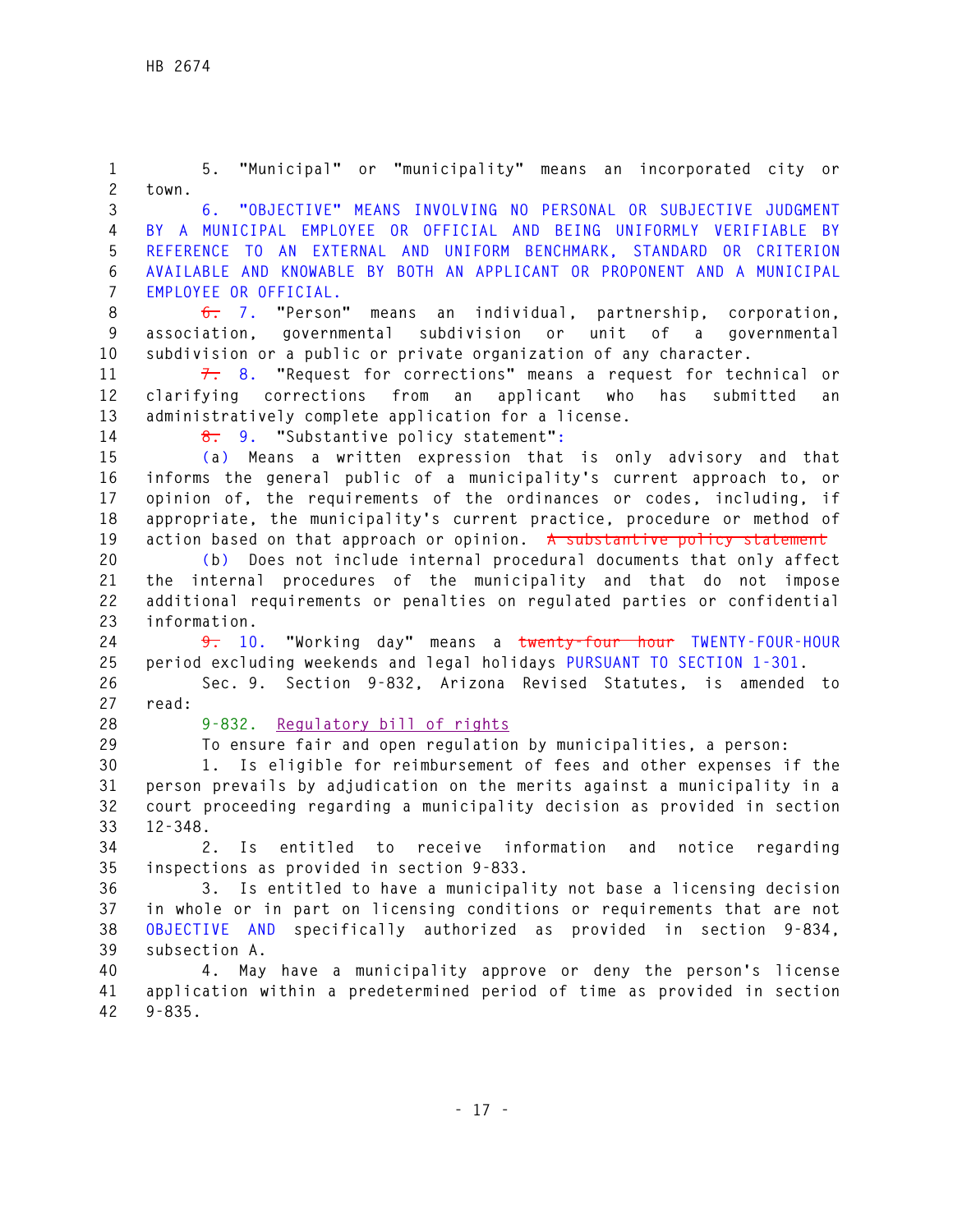**1 5. Is entitled to receive written or electronic notice from a 2 municipality on denial of a license application that:** 

**3 (a) Justifies the denial with references to the statute, ordinance, 4 code or authorized substantive policy statements on which the denial is 5 based as provided in section 9-835.** 

**6 (b) Explains the applicant's right to appeal the denial as provided 7 in section 9-835.** 

**8 6. Is entitled to receive information regarding the license 9 application process at the time the person obtains an application for a 10 license as provided in section 9-836.** 

**11 7. May inspect all ordinances, codes and substantive policy 12 statements of a municipality, including a directory of documents, at the 13 office of the municipality or on the municipality's website as provided in 14 section 9-837.** 

**15 8. Unless specifically authorized, may expect municipalities to 16 avoid duplication of other laws that do not enhance regulatory clarity and 17 to avoid dual permitting to the maximum extent practicable as provided in 18 section 9-834.** 

**19 9. May file a complaint with the municipality concerning an 20 ordinance, code or substantive policy statement that fails to comply with 21 this section.** 

**22 10. As provided in section 9-834, is entitled to have a 23 municipality not request or initiate discussions about waiving any of the 24 rights prescribed in this section.** 

**25 Sec. 10. Section 9-834, Arizona Revised Statutes, is amended to 26 read:** 

**27 9-834. Prohibited acts by municipalities and employees; 28 enforcement; notice**

**29 A. A municipality shall not base a licensing decision in whole or 30 in part on a licensing requirement or condition that is not OBJECTIVE AND 31 specifically authorized by statute, rule, ordinance or code. A general 32 grant of authority does not constitute a basis for imposing a licensing 33 requirement or condition unless the authority specifically authorizes the 34 requirement or condition.** 

**35 B. Unless specifically authorized, a municipality shall avoid 36 duplication of other laws that do not enhance regulatory clarity and shall 37 avoid dual permitting to the maximum extent practicable.** 

**38 C. This section does not prohibit municipal flexibility to issue 39 licenses or adopt ordinances or codes.** 

**40 D. A municipality shall not request or initiate discussions with a 41 person about waiving that person's rights.** 

**42 E. This section may be enforced in a private civil action and 43 relief may be awarded against a municipality. The court may award 44 reasonable attorney fees, damages and all fees associated with the license**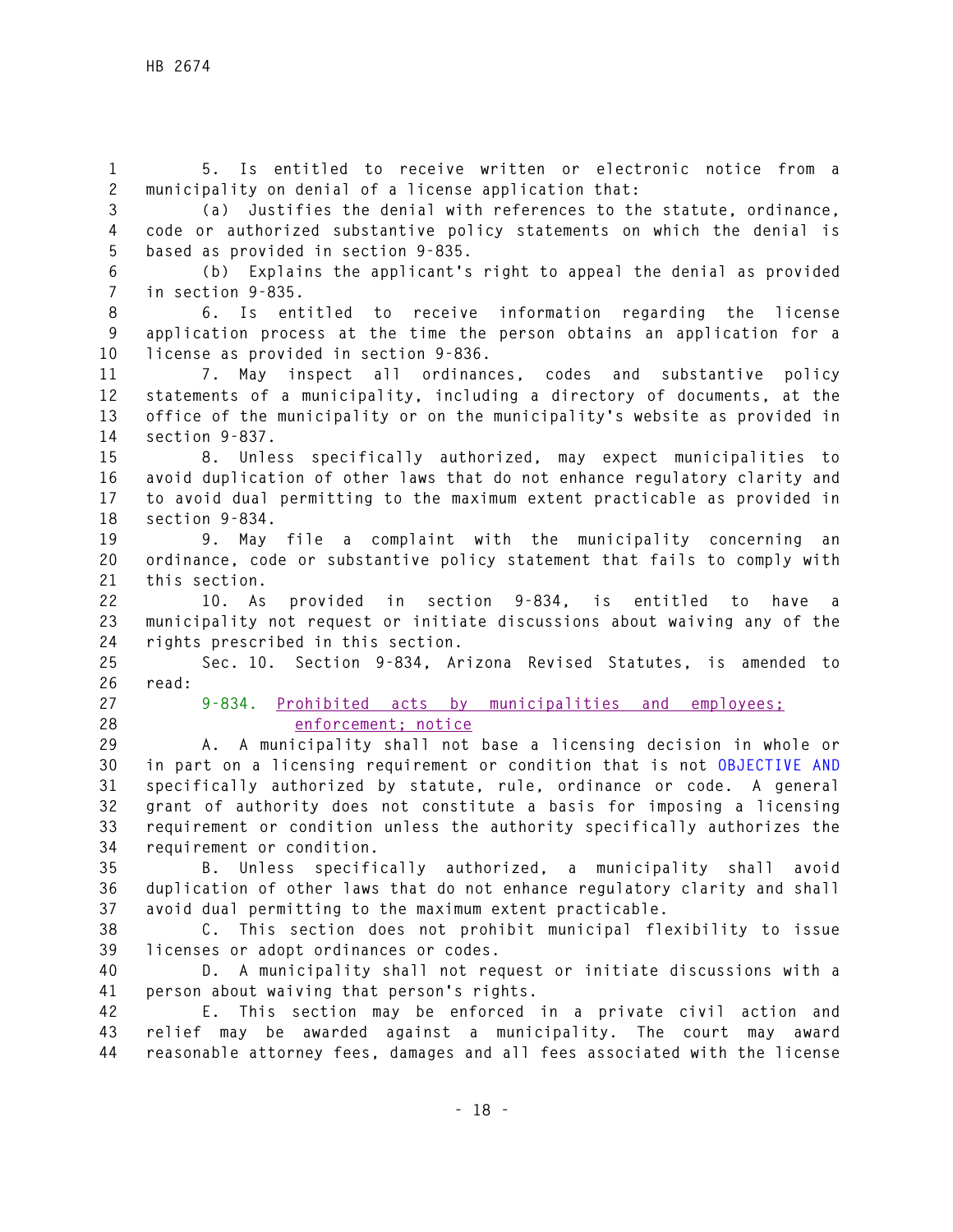**1 application to a party that prevails in an action against a municipality 2 for a violation of this section. 3 F. A municipal employee may not intentionally or knowingly violate 4 this section. A violation of this section is cause for disciplinary 5 action or dismissal pursuant to the municipality's adopted personnel 6 policy. 7 G. This section does not abrogate the immunity provided by section 8 12-820.01 or 12-820.02. 9 H. A municipality shall prominently print the provisions of 10 subsections A, B, C, D, E, F and G of this section on all license 11 applications. 12 I. The licensing LICENSE application may be in either print or 13 electronic format. 14 Sec. 11. Section 9-835, Arizona Revised Statutes, is amended to 15 read: 16 9-835. Licensing time frames; compliance; consequence for 17 failure to comply with time frame; exemptions; 18 definition 19 A. For any new ordinance or code requiring a license, a 20 municipality shall have in place an overall time frame during which the 21 municipality will either grant or deny each type of license that it 22 issues. The overall time frame for each type of license shall state 23 separately the administrative completeness review time frame and the 24 substantive review time frame and shall be posted on the municipality's 25 website or the website of an association of cities and towns if the 26 municipality does not have a website. 27 B. On or before December 31, 2012, A municipality that issues 28 licenses required under existing ordinances or codes shall have in place 29 an overall time frame during which the municipality will either grant or 30 deny each type of license that it issues. The overall time frame for each 31 type of license shall state separately the administrative completeness 32 review time frame and the substantive review time frame and shall be 33 posted on the municipality's website or the website of an association of 34 cities and towns if the municipality does not have a website. 35 Municipalities shall prioritize the establishment of ESTABLISHING time 36 frames for those licenses that have the greatest impact on the public. 37 C. In establishing time frames, municipalities shall consider all 38 of the following: 39 1. The complexity of the licensing subject matter. 40 2. The resources of the municipality. 41 3. The economic impact of delay on the regulated community. 42 4. The impact of the licensing decision on public health and 43 safety. 44 5. The possible use of volunteers with expertise in the subject 45 matter area.**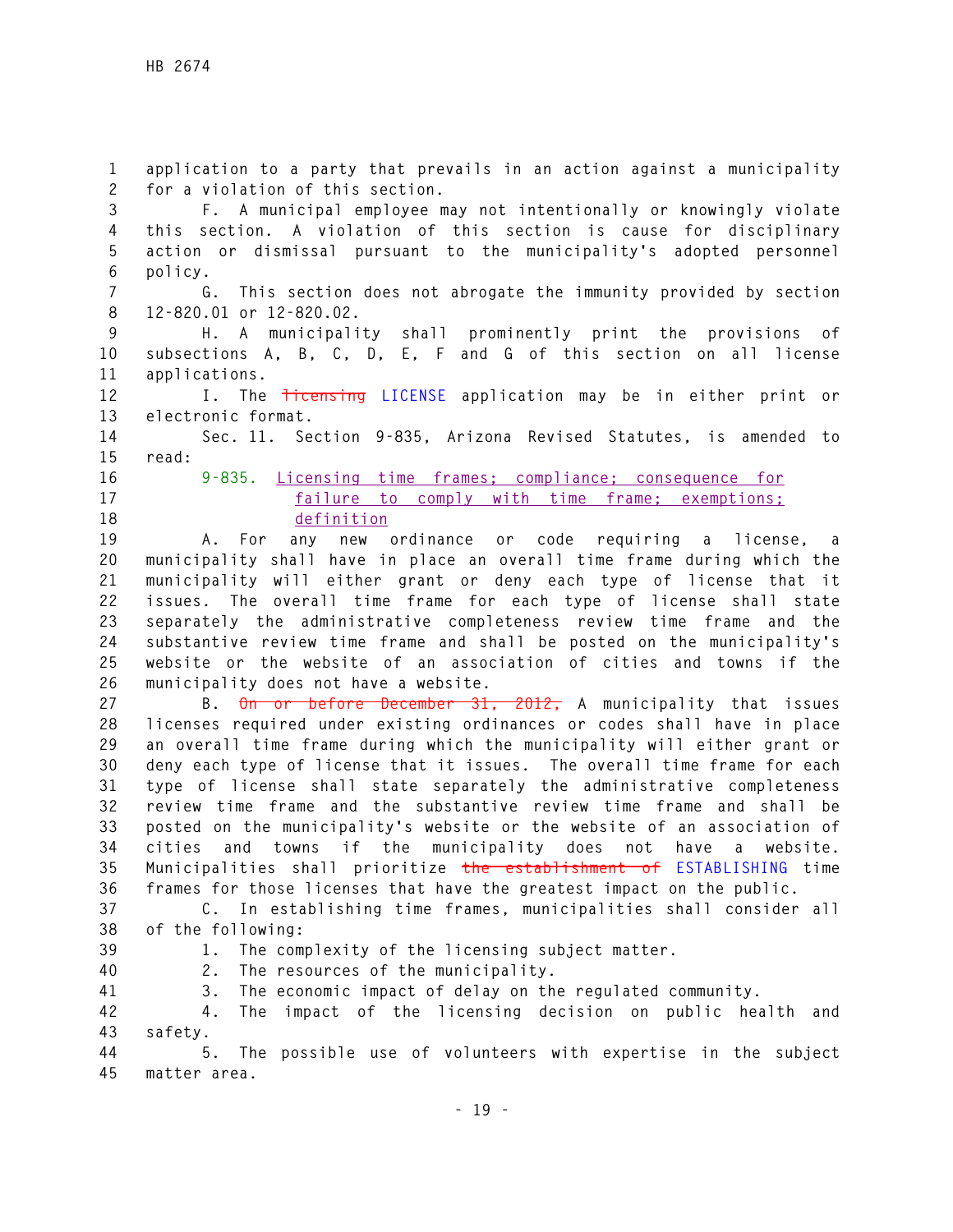**1 6. The possible increased use of general licenses for similar types 2 of licensed businesses or facilities.** 

**3 7. The possible increased cooperation between the municipality and 4 the regulated community.** 

**5 8. Increased municipal flexibility in structuring the licensing 6 process and personnel including:** 

**7 (a) Adult businesses and other licenses that are related to the 8 first amendment.** 

**9 (b) Master planned communities.** 

**10 (c) Suspension of the substantive and overall time frames for 11 purposes including delays caused by the need for public hearings, state or 12 federal licenses or approvals from public utilities on residential or 13 commercial development projects.** 

**14 9. That the substantive review time frames and overall time frames 15 do not include the time required for an applicant to obtain other 16 nonmunicipal licenses or to participate in meetings as required by law.** 

**17 10. THE IMPACT ON THE SUPPLY AND COST OF HOUSING OF UNNECESSARY 18 DELAYS IN THE APPROVAL AND PERMITTING PROCESS.** 

**19 D. A municipality shall issue a written or electronic notice of 20 administrative completeness or deficiencies to an applicant for a license 21 within the administrative completeness review time frame. If the permit 22 sought requires approval of more than one department of the municipality, 23 each department may issue a written or electronic notice of administrative 24 completeness or deficiencies.** 

**25 E. If a municipality determines that an application for a license 26 is not administratively complete, the municipality shall include a 27 comprehensive list of the specific deficiencies in the written or 28 electronic notice provided pursuant to subsection D of this section. If 29 the municipality issues a written or electronic notice of deficiencies 30 within the administrative completeness time frame, the administrative 31 completeness review time frame and the overall time frame are suspended 32 from the date the notice is issued until the date that the municipality 33 receives the missing information from the applicant. The municipality may 34 issue an additional written or electronic notice of administrative 35 completeness or deficiencies based on the applicant's submission of 36 missing information. If the permit sought requires approval of more than 37 one department of the municipality, each department may issue an 38 additional written or electronic notice of administrative completeness or 39 deficiencies based on the applicant's submission of missing information.** 

**40 F. If a municipality does not issue a written or electronic notice 41 of administrative completeness or deficiencies within the administrative 42 completeness review time frame, the application is deemed administratively 43 complete. If a municipality issues a timely written or electronic notice 44 of deficiencies, an application shall IS not be complete until all 45 requested information has been received by the municipality. A**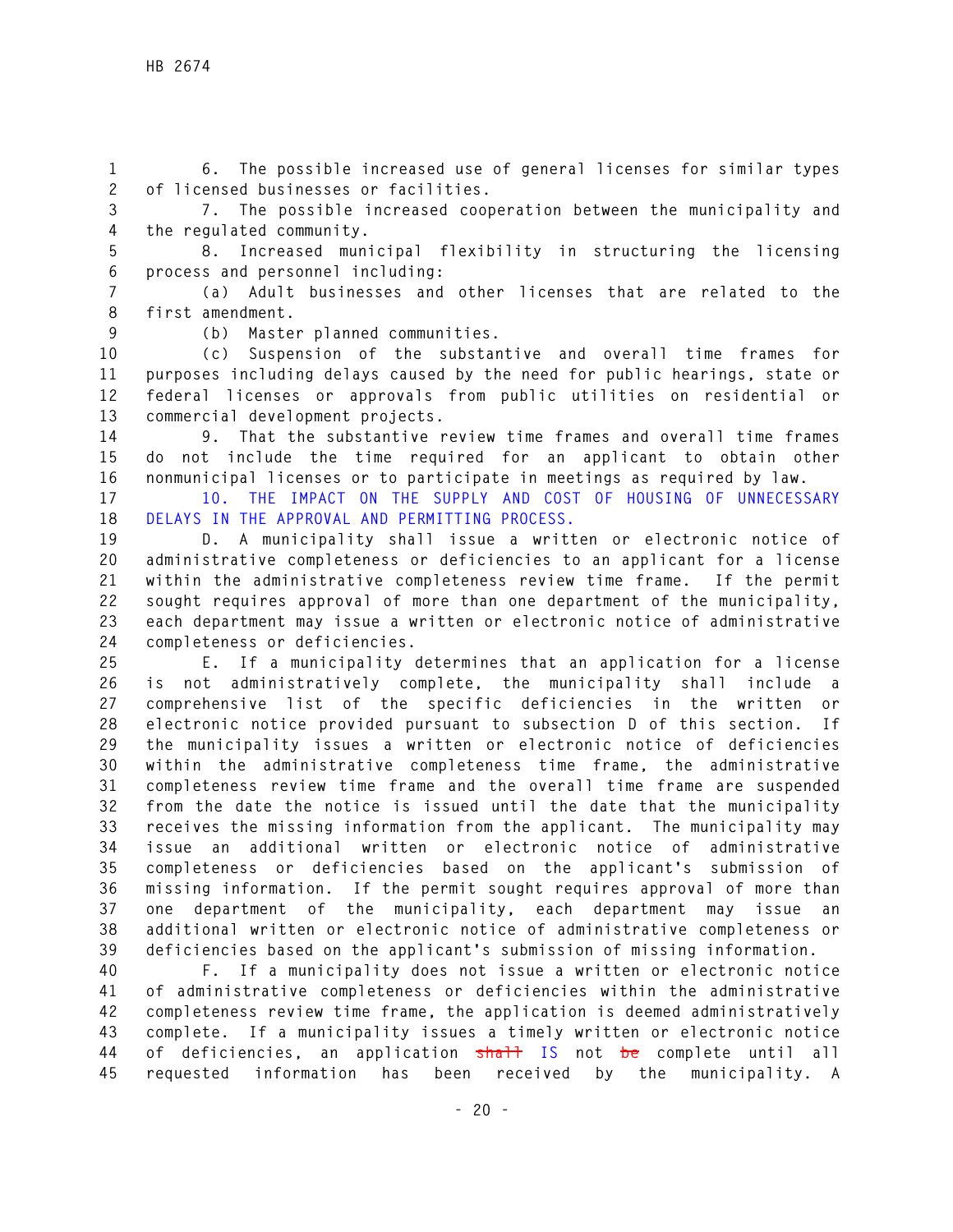**1 municipality may consider an application withdrawn if, by fifteen days or 2 more after the date of notice, as established by the municipality, the 3 applicant does not supply the documentation or information requested or an 4 explanation of why the information cannot be provided within the 5 established time period.** 

**6 G. During the substantive review time frame, a municipality may 7 make one comprehensive written or electronic request for corrections. If 8 the municipality identifies legal requirements that were not included in 9 the comprehensive request for corrections, the municipality may amend the 10 comprehensive request for corrections once to include the legal 11 requirements and the legal authority for the requirements. WITHIN FIVE 12 WORKING DAYS AFTER A REQUEST BY THE APPLICANT, THE MUNICIPALITY SHALL MEET 13 OR DISCUSS WITH THE APPLICANT THE REQUEST FOR CORRECTIONS AND PROVIDE 14 SUFFICIENT INFORMATION AND INSTRUCTION TO ALLOW THE APPLICANT TO PROVIDE 15 THE REQUESTED CORRECTIONS. If the permit sought requires approval of more 16 than one department of the municipality, each department may issue a 17 comprehensive written or electronic request for corrections. If the 18 applicant fails to resolve an issue identified in a request for 19 corrections, the municipality may make supplemental written or electronic 20 requests for corrections that are limited to issues previously identified 21 in a comprehensive request for corrections. If a municipality issues a 22 comprehensive written or electronic request or a supplemental request for 23 corrections, the substantive review time frame and the overall time frame 24 are suspended from the date the request is issued until the date that the 25 municipality receives the corrections from the applicant. If an applicant 26 requests significant changes, alterations, additions or amendments to an 27 application that are consistent with the purposes of the original 28 application and that are not in response to the request for corrections, a 29 municipality may make one additional comprehensive written or electronic 30 request for corrections and may have no NOT more than an additional fifty 31 per cent PERCENT of the substantive review time frame as established by 32 the municipality for that license to grant or deny the license. Nothing 33 shall prevent communication between a municipality and an applicant 34 regarding a comprehensive written or electronic request for corrections or 35 a supplemental request for corrections. A municipality may consider an 36 application withdrawn if, by thirty days or more after the date of notice, 37 as established by the municipality, the applicant does not supply the 38 documentation or information requested or an explanation of why the 39 information cannot be provided within the established time period. EXCEPT 40 FOR AN APPLICATION SUBMITTED FOR A CHANGE IN ZONING PURSUANT TO TITLE 9, 41 CHAPTER 4, ARTICLE 6.1, A MUNICIPALITY MAY NOT DENY A LICENSE APPLICATION 42 THAT IS NECESSARY FOR LAND DEVELOPMENT OR BUILDING CONSTRUCTION UNLESS THE 43 MUNICIPALITY CONSIDERS THE APPLICATION WITHDRAWN.**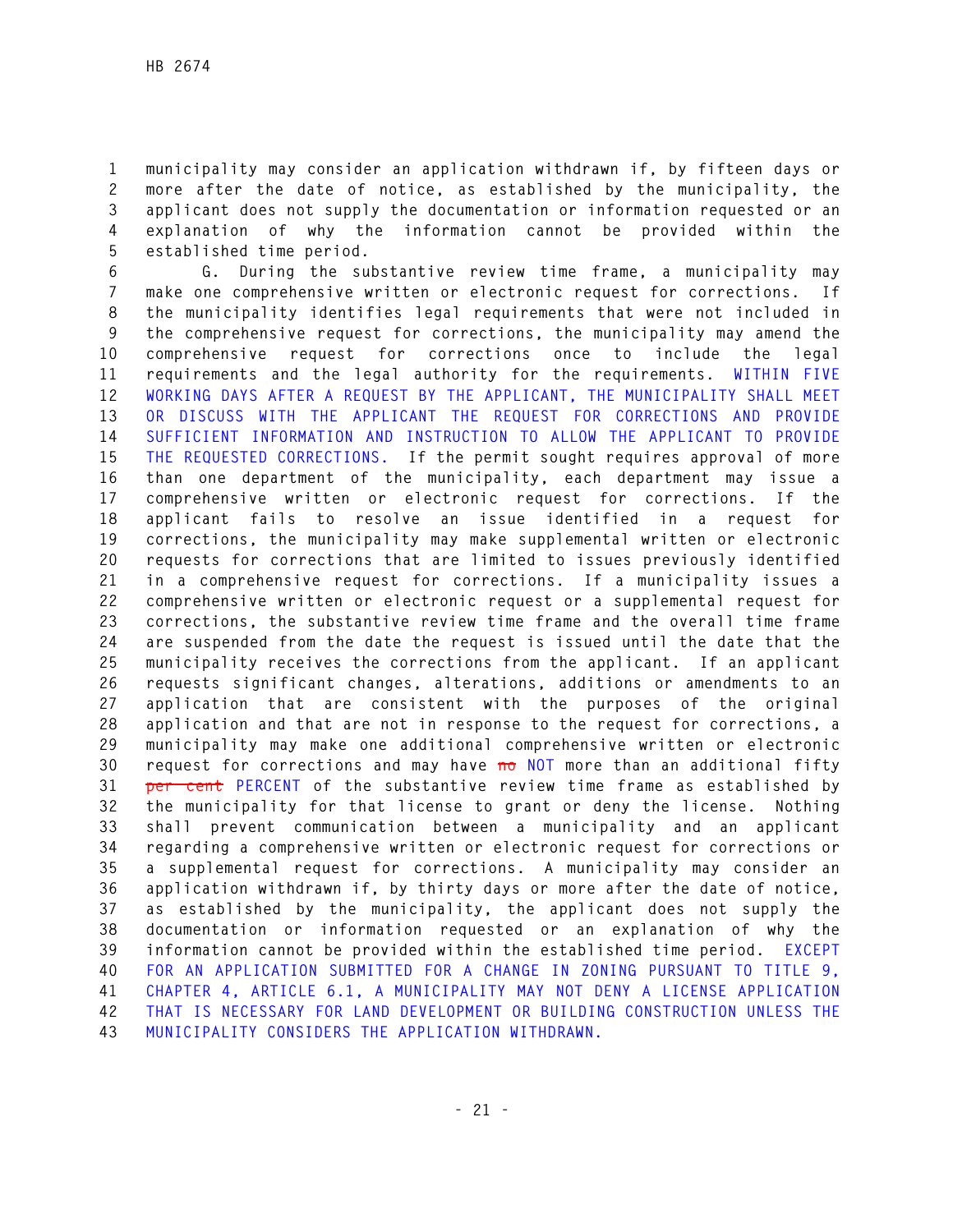**1 H. Nothing shall prevent the municipality from continuing to 2 process the application during the suspension of the substantive review 3 time frame and overall time frame.** 

**4 I. By mutual written or electronic agreement, a municipality and an 5 applicant for a license may extend the substantive review time frame and 6 the overall time frame. An extension of the substantive review time frame 7 and the overall time frame may not exceed fifty per cent PERCENT of the 8 overall time frame.** 

**9 J. Unless a municipality and an applicant for a license mutually 10 agree to extend the substantive review time frame and the overall time 11 frame pursuant to subsection I of this section, a municipality shall issue 12 a written or electronic notice granting or denying a license to an 13 applicant. If a municipality denies or withdraws an application for a 14 license, the municipality shall include in the written or electronic 15 notice at least the following information:** 

**16 1. Justification for the denial or withdrawal with references to 17 the statutes, ordinances, codes or substantive policy statements on which 18 the denial or withdrawal is based.** 

**19 2. An explanation of the applicant's right to appeal the denial or 20 withdrawal. The explanation shall include the number of working days in 21 which the applicant must file a protest challenging the denial or 22 withdrawal and the name and telephone number of a municipal contact person 23 who can answer questions regarding the appeals process.** 

**24 3. An explanation of the applicant's right to resubmit the 25 application, the total amount of fees that will be assessed if the 26 applicant resubmits the application and the method in which those fees 27 were calculated.** 

**28 K. If a municipality does not issue the applicant the written or 29 electronic notice granting, CONDITIONALLY GRANTING or denying a license 30 within the overall time frame or within the mutually agreed on time frame 31 extension, the municipality shall refund to the applicant all fees charged 32 for reviewing and acting on the application for the license and shall 33 excuse payment of any fees that have not yet been paid. The municipality 34 shall not require an applicant to submit an application for a refund 35 pursuant to this subsection. The refund shall be made within thirty 36 working days after the expiration of the overall time frame or the time 37 frame extension. The municipality shall continue to process the 38 application. Notwithstanding any other statute, the municipality shall 39 make the refund from the fund in which the application fees were 40 originally deposited. The right to receive a refund of fees charged for 41 reviewing and acting on the application for the license may not be waived 42 by an applicant. EXCEPT FOR A FINAL CERTIFICATE OF OCCUPANCY OR A FINAL 43 INSPECTION FOR LAND DEVELOPMENT OR BUILDING CONSTRUCTION, IF THE 44 APPLICATION IS FOR A LICENSE OR APPROVAL NECESSARY FOR LAND DEVELOPMENT OR 45 BUILDING CONSTRUCTION, THE APPLICATION SHALL BE DEEMED APPROVED IF THE**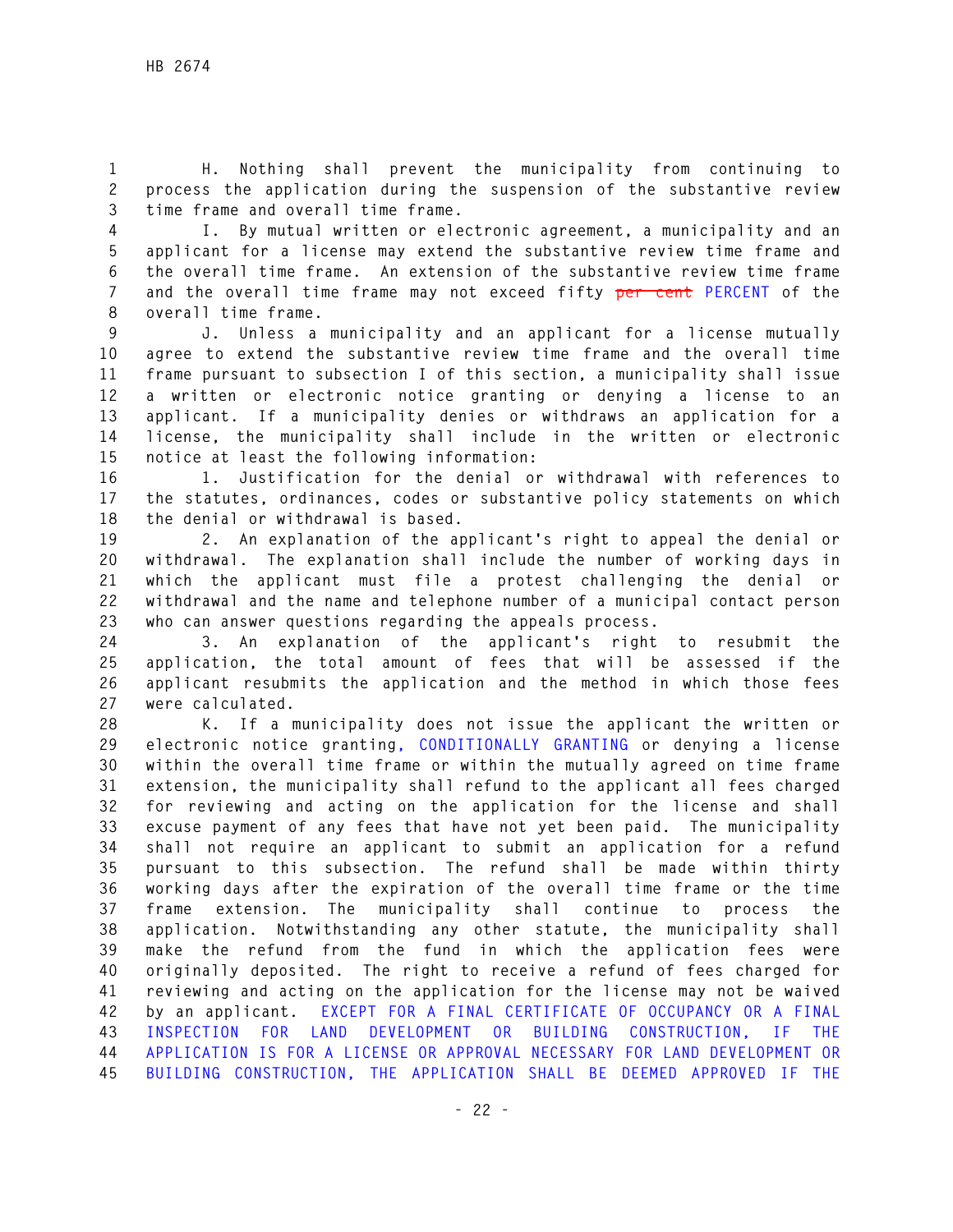**1 MUNICIPALITY DOES NOT ISSUE THE APPLICANT THE WRITTEN OR ELECTRONIC NOTICE 2 GRANTING OR CONDITIONALLY GRANTING THE LICENSE OR APPROVAL WITHIN THE 3 OVERALL TIME FRAME OR WITHIN THE MUTUALLY AGREED ON TIME FRAME EXTENSION, 4 AND THE MUNICIPALITY MAY RETAIN ALL FEES CHARGED FOR REVIEWING AND ACTING 5 ON THE APPLICATION.** 

**6 L. If an application for a license is denied and the applicant 7 resubmits the application for the same purposes with only revisions or 8 corrections to the original application, the municipality shall not assess 9 any additional application fees that exceed the cost of processing the 10 resubmitted revisions or corrections. This subsection does not apply to 11 license applications that were denied for disqualifying criminal 12 convictions or that were submitted fraudulently.** 

**13 M. If an application for a license is withdrawn and the applicant 14 resubmits the application for the same purpose, the municipality shall not 15 assess any additional application fees that exceed fifty per cent PERCENT 16 of the original applicant APPLICATION fees that have not been refunded to 17 the applicant. This subsection does not apply to license applications 18 that were denied for disqualifying criminal convictions or that were 19 submitted fraudulently.** 

**20 N. This section does not apply to a license that is either:**

**21 1. issued within seven working days after receipt of the initial 22 application or a permit that expires within twenty-one working days after 23 issuance.** 

**24 2. Necessary for the construction or development of a residential 25 lot, including swimming pools, hardscape and property walls, subdivisions 26 or master planned community.** 

**27 O. For the purposes of this section:** 

**28 1. "master planned community" means development by one or more 29 developers of real estate that consists of residential, commercial, 30 education, health care, open space and recreational components and that is 31 developed pursuant to a long-range, multiphase master plan providing 32 comprehensive land use planning and staged implementation and development.** 

**33 2. "Subdivision" means improved or unimproved land or lands divided 34 for the purposes of financing, sale or lease, whether immediate or future, 35 into four or more lots, tracts or parcels of land, or, if a new street is 36 involved, any such property that is divided into two or more lots, tracts 37 or parcels of land, or, any such property, the boundaries of which have 38 been fixed by a recorded plat, which is divided into more than two parts. 39 Subdivision includes any condominium, cooperative, community apartment, 40 townhouse or similar project containing four or more parcels, in which an 41 undivided interest in the land is coupled with the right of exclusive 42 occupancy of any unit located thereon, but plats of such projects need not 43 show the buildings or the manner in which the buildings or airspace above 44 the property shown on the plat are to be divided.**